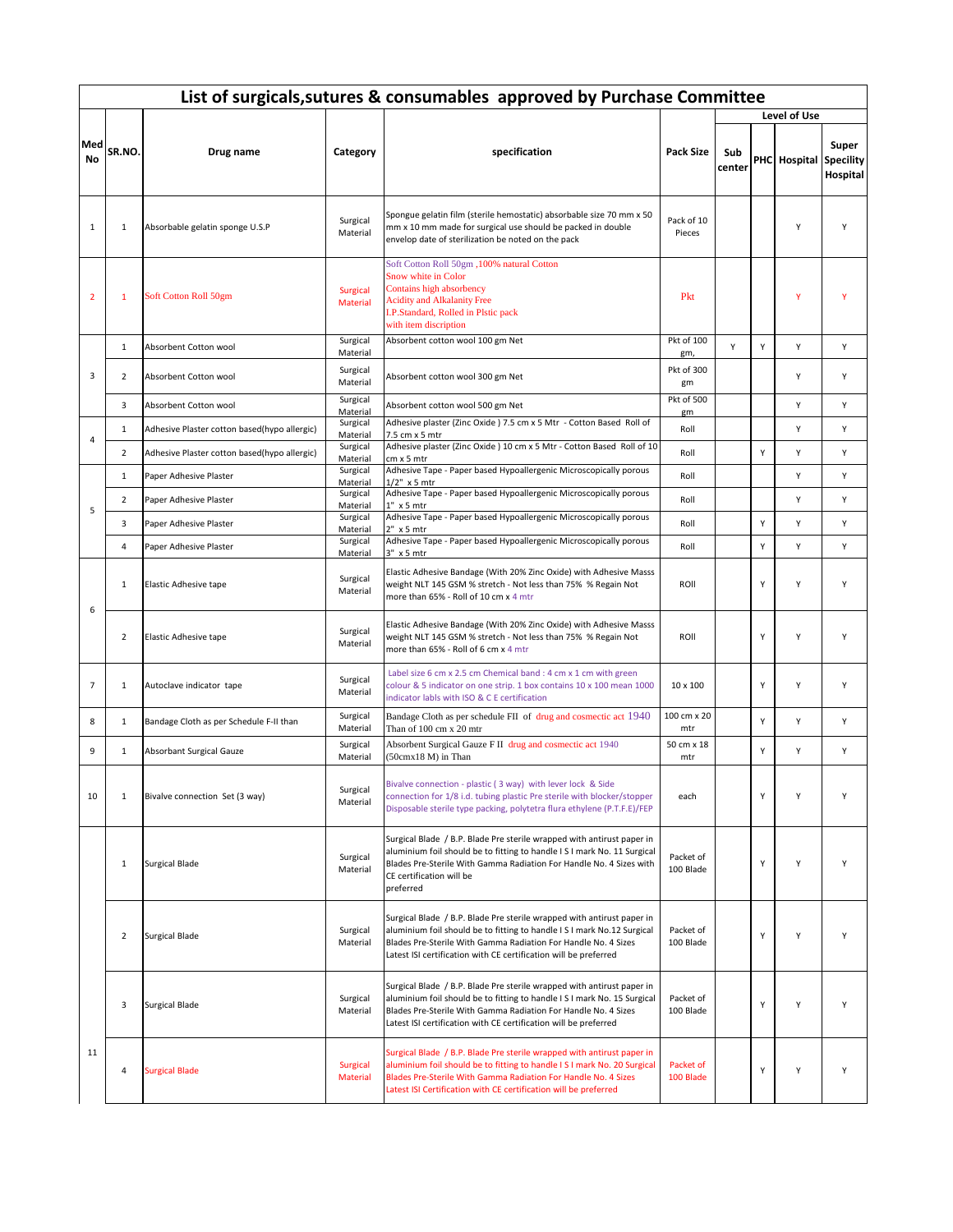|           |                |                                   |                      |                                                                                                                                                                                                                                                                                          |                                                           |               |   | Level of Use           |                   |
|-----------|----------------|-----------------------------------|----------------------|------------------------------------------------------------------------------------------------------------------------------------------------------------------------------------------------------------------------------------------------------------------------------------------|-----------------------------------------------------------|---------------|---|------------------------|-------------------|
| Med<br>No | SR.NO.         | Drug name                         | Category             | specification                                                                                                                                                                                                                                                                            | <b>Pack Size</b>                                          | Sub<br>center |   | PHC Hospital Specility | Super<br>Hospital |
|           | 5              | <b>Surgical Blade</b>             | Surgical<br>Material | Surgical Blade / B.P. Blade Pre sterile wrapped with antirust paper in<br>aluminium foil should be to fitting to handle I S I mark No. 22 Surgical<br>Blades Pre-Sterile With Gamma Radiation For Handle No. 4 Sizes<br>Latest ISI Certification with CE certification will be preferred | Packet of<br>100 Blade                                    |               | Υ | Υ                      | Υ                 |
|           | 6              | <b>Surgical Blade</b>             | Surgical<br>Material | Surgical Blade / B.P. Blade Pre sterile wrapped with antirust paper in<br>aluminium foil should be to fitting to handle I S I mark No. 23 Surgical<br>Blades Pre-Sterile With Gamma Radiation For Handle No. 4 Sizes<br>Latest ISI certification with CE certification will be preferred | Packet of<br>100 Blade                                    |               | Y | Υ                      | Υ                 |
|           | $\overline{7}$ | Surgical Blade                    | Surgical<br>Material | Surgical Blade / B.P. Blade Pre sterile wrapped with antirust paper in<br>aluminium foil should be to fitting to handle I S I mark No. 24 Surgical<br>Blades Pre-Sterile With Gamma Radiation For Handle No. 4 Sizes<br>Latest ISI certification with CE certification will be preferred | Packet of<br>100 Blade                                    |               | Υ | Y                      | Υ                 |
| 12        | 1              | <b>Elastic Crape Bandage</b>      | Surgical<br>Material | Crape Bandages 10 cm x 2.5 mtr 100% cotton with (as per ISI<br>specification)<br>The bandage comes with flesh color with a blue line in the middle OR<br>without middle line. stretched length :4mt/4. 5mt-Clip:with or<br>without clips, elastic band clips or metal band clips         | Individual<br>roll x 10<br>numbers in<br>Plastic<br>pouch |               |   | Υ                      | Y                 |
|           | $\overline{2}$ | <b>Elastic Crape Bandage</b>      | Surgical<br>Material | Crape Bandages 15 cm x 2.75 mtrs (as per ISI specification) The<br>bandage comes with flesh color with a blue line in the middle OR<br>without middle line. stretched length :4mt/4. 5mt-Clip:with or<br>without clips, elastic band clips or metal band clips                           | Individual<br>roll x 10<br>numbers in<br>Plastic<br>pouch |               |   | Υ                      | Y                 |
| 13        | $\mathbf{1}$   | Folley's Urinary Catheter (3 way) | Surgical<br>Material | Catheter folleys self retaining no.16-24 (3 ways ) Baloon 30 ml Foleys<br>Urinary Catheter Silkolatex(Pre-Sterile) 3 Way Sterile<br>Non-Toxic sizes 16-24 with CE certification                                                                                                          |                                                           |               |   | Υ                      | Υ                 |
|           | $\mathbf 1$    | Folley's Catheter ,(2way)         | Surgical<br>Material | Catheter folleys self retaining no.6 (2 ways ) Baloon 5 ml Foleys<br>Urinary Catheter Silkolatex(Pre-Sterile) 2 Way Sterile<br>Non-Toxic sizes 8 with CE certification                                                                                                                   | each                                                      |               |   | Y                      | Y                 |
|           | $\overline{2}$ | Folley's Catheter , (2way)        | Surgical<br>Material | Catheter folleys self retaining no. 8 (2 ways ) Baloon 5 ml Foleys<br>Urinary Catheter Silkolatex(Pre-Sterile) 2 Way Sterile<br>Non-Toxic sizes 8 with CE certification                                                                                                                  | each                                                      |               |   | Υ                      | Y                 |
|           | 3              | Folley's Catheter , (2way)        | Surgical<br>Material | Catheter folleys self retaining no. 10 (2 ways ) Baloon 5 ml Foleys<br>Urinary Catheter Silkolatex(Pre-Sterile) 2 Way Sterile<br>Non-Toxic sizes 10 with CE certification                                                                                                                | each                                                      |               |   | Υ                      | Y                 |
| 14        | $\overline{4}$ | Folley's Catheter , (2way)        | Surgical<br>Material | Catheter folleys self retaining no. 12 (2 ways) Baloon 30 ml Foleys<br>Urinary Catheter Silkolatex (Pre-Sterile) 2 Way Sterile<br>Non-Toxic sizes 12 with CE certification                                                                                                               | each                                                      |               |   | Υ                      | Υ                 |
|           | 5              | Folley's Catheter, (2way)         | Surgical<br>Material | Catheter folleys self retaining no. 14 (2 ways) Baloon 30 ml /Foleys<br>Urinary Catheter Silkolatex(Pre-Sterile) 2 Way Sterile<br>Non-Toxic sizes 14 with CE certification                                                                                                               | each                                                      |               |   | Y                      | Υ                 |
|           | 6              | Folley's Catheter, (2way)         | Surgical<br>Material | Catheter folleys self retaining no. 16 (2 ways ) Baloon 30 ml/ Foleys<br>Urinary Catheter Silkolatex(Pre-Sterile) 2 Way Sterile<br>Non-Toxic sizes 16 with CE certification                                                                                                              | each                                                      |               |   | Υ                      | Υ                 |
|           | $\overline{7}$ | Folley's Catheter, (2way)         | Surgical<br>Material | Catheter folleys self retaining no. 18 (2 ways ) Baloon 30 ml/ Foleys<br>Urinary Catheter Silkolatex(Pre-Sterile) 2 Way Sterile<br>Non-Toxic sizes 18 with CE certification                                                                                                              | each                                                      |               |   | Υ                      | Υ                 |
|           | $\mathbf{1}$   | I.V.Cannula                       | Surgical<br>Material | V Cannula sterile Disposable sterile type packing P.T.F.E /FEP<br>Polyurethane Catheter with Needle with wings 18 G 38-45 mm<br>length (ETO sterile)                                                                                                                                     | each                                                      |               | Y | Y                      | Υ                 |
|           | $\overline{2}$ | I.V.Cannula                       | Surgical<br>Material | V Cannula sterile Disposable sterile type packing P.T.F.E / FEP<br>/Polyurethane Catheter with Needle with wings 20 G 25-32 mm<br>length (ETO sterile)                                                                                                                                   | each                                                      |               | Y | Y                      | Υ                 |
|           | 3              | I.V.Cannula                       | Surgical<br>Material | V Cannula sterile Disposable sterile type packing P.T.F.E /FEP<br>Polyurethane Catheter with Needle with wings 22 G 25-32 mm<br>length (ETO sterile)                                                                                                                                     | each                                                      |               | Y | Υ                      | Υ                 |
|           | $\overline{4}$ | .V.Cannula                        | Surgical<br>Material | V Cannula sterile Disposable sterile type packing P.T.F.E / FEP<br>Polyurethane Catheter with Needle with wings 24 G 19 mm length (E<br>T O sterile)                                                                                                                                     | each                                                      |               | ٧ | Υ                      | Υ                 |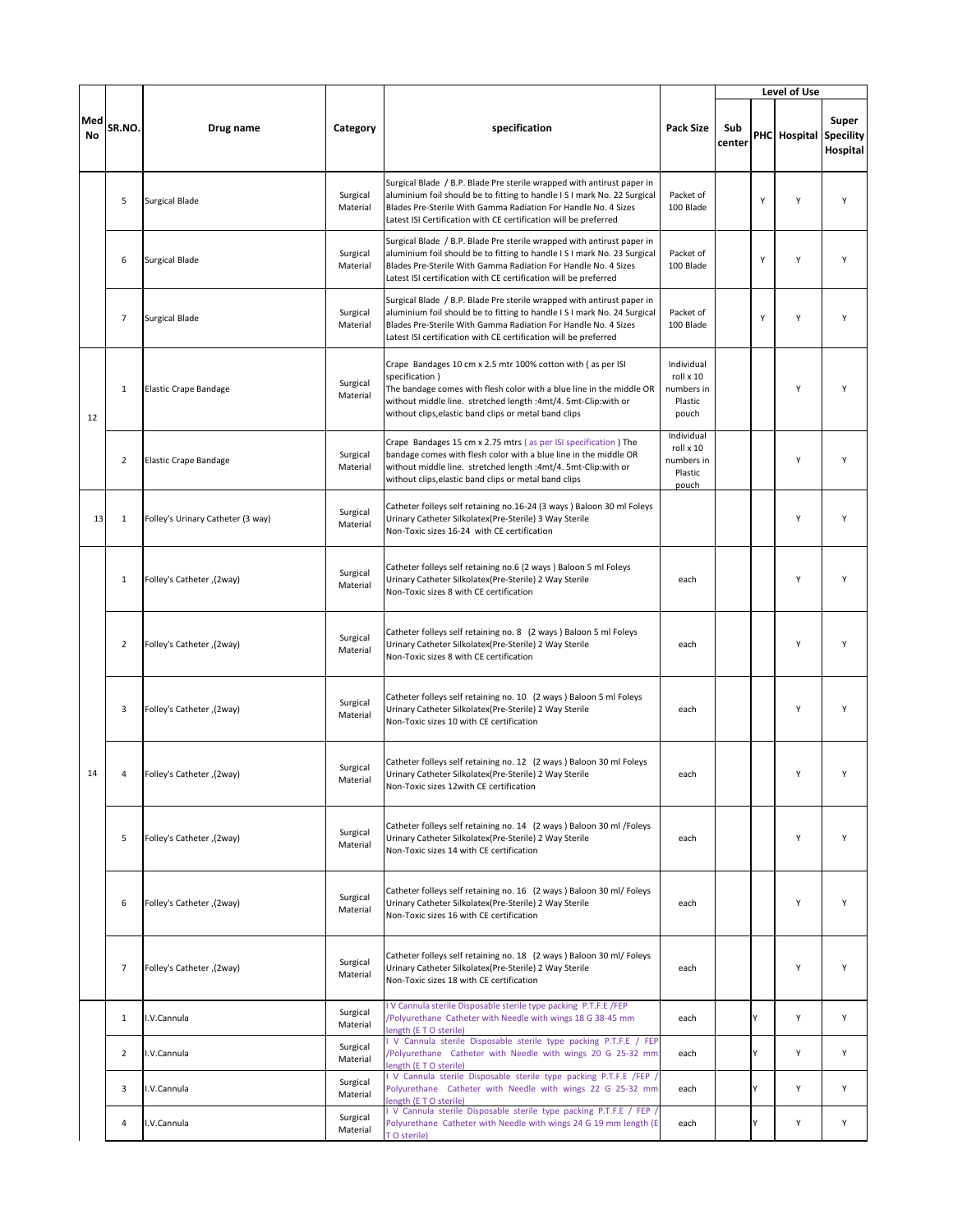|           |                |                                                            |                      |                                                                                                                                                                                                                                                                                                                                                                                                                                                                                               |                  |               |   | Level of Use           |                   |
|-----------|----------------|------------------------------------------------------------|----------------------|-----------------------------------------------------------------------------------------------------------------------------------------------------------------------------------------------------------------------------------------------------------------------------------------------------------------------------------------------------------------------------------------------------------------------------------------------------------------------------------------------|------------------|---------------|---|------------------------|-------------------|
| Med<br>No | SR.NO.         | Drug name                                                  | Category             | specification                                                                                                                                                                                                                                                                                                                                                                                                                                                                                 | <b>Pack Size</b> | Sub<br>center |   | PHC Hospital Specility | Super<br>Hospital |
|           | 5              | I.V.Cannula                                                | Surgical<br>Material |                                                                                                                                                                                                                                                                                                                                                                                                                                                                                               | each             |               | Y | Υ                      | Υ                 |
|           | 6              | I.V. Cannula with integrated 3 Way stop cock.              | Surgical<br>Material | I.V. Cannula with injection port with 3 way stop cock.Flexible wings<br>with suture holes for secure fixation<br>Provided with luer lock stoppers to prevent contamination Sterile<br>Non toxic, Pyrogen free single use<br>Injection port with non return valve is provided for additional<br>medication.<br>Port caps are colour coded for instant size identification.360°<br>rotation of the tap without limitation<br>Sizes: 18,G<br>Sterile individually blister pack.                  | each             |               | γ | Υ                      | Y                 |
| 15        | 7              | I.V. Cannula with integrated 3 Way stop cock.              | Surgical<br>Material | I.V. Cannula with injection port with 3 way stop cock. Sterile Non<br>toxic, Pyrogen free single useFlexible wings with suture holes for<br>secure fixation<br>Provided with luer lock stoppers to prevent contamination<br>Injection port with non return valve is provided for additional<br>medication.<br>Port caps are colour coded for instant size identification.360°<br>rotation of the tap without limitation<br>Sizes: 20,G.<br>Sterile individually blister pack.                 | each             |               | Y | Υ                      | Y                 |
|           | 8              | I.V. Cannula with integrated 3 Way stop cock.              | Surgical<br>Material | I.V. Cannula with injection port with 3 way stop cock. Sterile Non<br>toxic, Pyrogen free single use Flexible wings with suture holes for<br>secure fixation<br>Provided with luer lock stoppers to prevent contamination<br>Injection port with non return valve is provided for additional<br>medication.<br>Port caps are colour coded for instant size identification.360°<br>rotation of the tap without limitation<br>Sizes: 22 G.<br>Sterile individually blister pack.                | each             |               | Υ | Υ                      | Υ                 |
|           | 9              | I.V. Cannula with integrated 3 Way stop cock.              | Surgical<br>Material | I.V. Cannula with injection port with 3 way stop cock. Sterile Non<br>toxic, Pyrogen free single useFlexible wings with suture holes for<br>secure fixation<br>Provided with luer lock stoppers to prevent contamination<br>Injection port with non return valve is provided for additional<br>medication.<br>Port caps are colour coded for instant size identification.360°<br>rotation of the tap without limitation<br>Sizes: 24 G.<br>Sterile individually blister pack.                 | each             |               |   | Υ                      | Υ                 |
| 16        | 1              | I.V.Sets with hypodermic needle 21 G of 1.5<br>inch length | Surgical<br>Material | Infusion Set - Sterile, non-toxic PVC with soft transparent, kink<br>resistant tube, latex tube for convenient extra medication, plastic soft<br>transparent murphy chamber, smooth plastic spike, sharp enough for<br>easy piercing. Easily controllable roller clamp needle - 20/21 G. Leak<br>proof double polyethlene packing. Or Blister pack Batch number,<br>Mfg. & Expiry Date, Sterility Date & method must be mentioned. (E T<br>O sterile)                                         | each             |               | Y | Y                      | Y                 |
|           | $\mathbf{1}$   | Intercostal draining system with trocar and<br>bag         | Surgical<br>Material | Water sealed drainage system for interostat drainage, sterile pyrogen<br>free disposable (ICD Bags) Bottle of 1000 ml Smooth conical distal<br>tip, which allows safe and controlled intercostal penetration.<br>* The protective cap largely reduces the risk of damage to body<br>tissue.                                                                                                                                                                                                   | each             |               |   | Υ                      | Y                 |
| 17        | $\overline{2}$ | Intercostal draining system with trocar and<br>bag         | Surgical<br>Material | * Four offset eyes. These smooth finish drainage eyes facilitate easy<br>flow of fluids and air.<br>* Thermosensitive material used in these equipments softens with<br>body temperature.<br>* Transparent frosted polyvinyl chloride (latex free) allows clear<br>visualization of draining fluid.<br>* Depth marking for aiding correct tube placement.<br>* Safety stop in cannula.<br>* Tip-To-Toe radiopaque stripe.<br>Flat handle of a trocar catheter offers easy maneuverability and | each             |               |   | Υ                      | Y                 |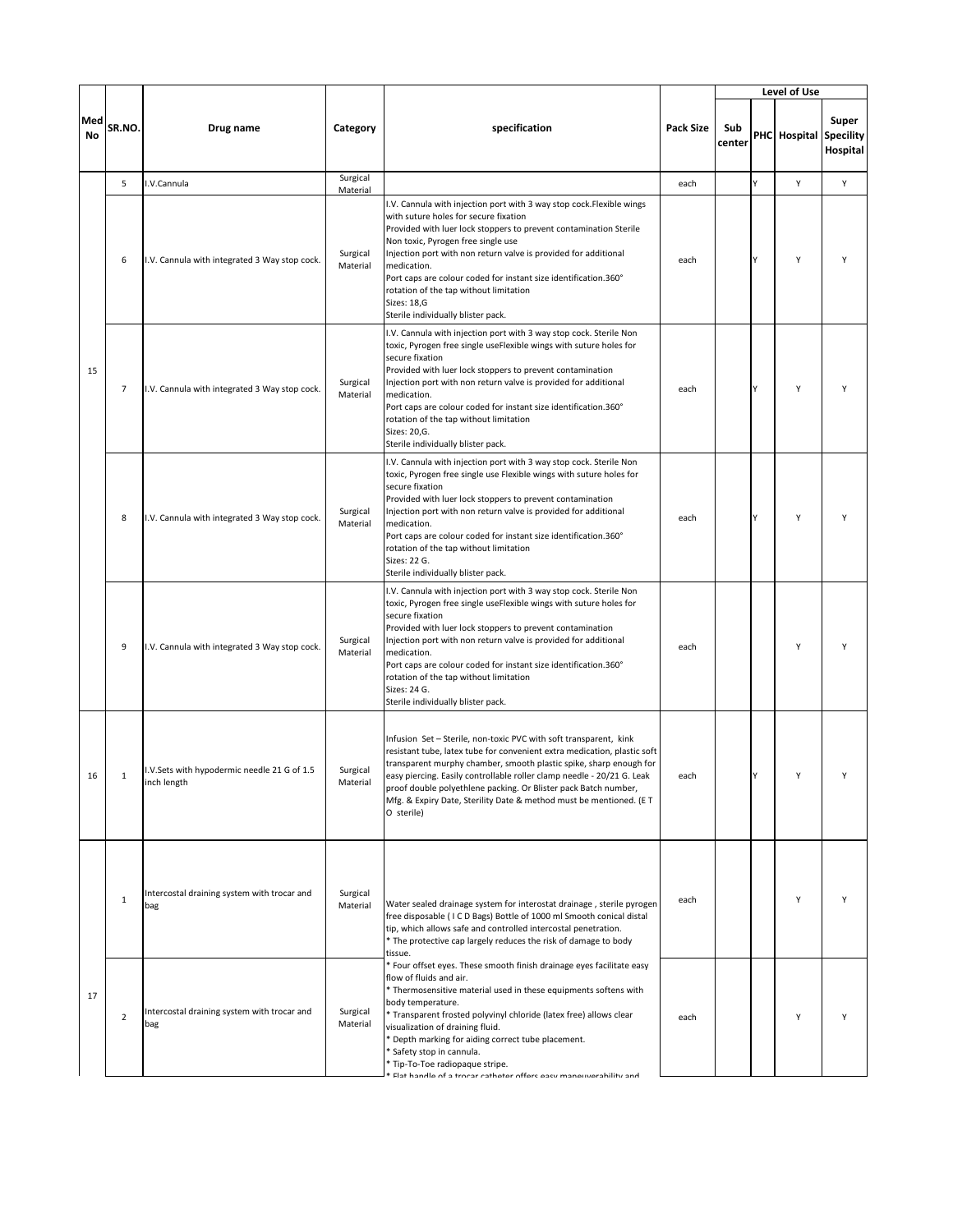|           |                |                                                    |                                  |                                                                                                                                                                                                                                                                                                                                                                                                                                                                                                                                                                                                                        |                    |               |   | Level of Use |                                       |
|-----------|----------------|----------------------------------------------------|----------------------------------|------------------------------------------------------------------------------------------------------------------------------------------------------------------------------------------------------------------------------------------------------------------------------------------------------------------------------------------------------------------------------------------------------------------------------------------------------------------------------------------------------------------------------------------------------------------------------------------------------------------------|--------------------|---------------|---|--------------|---------------------------------------|
| Med<br>No | SR.NO.         | Drug name                                          | Category                         | specification                                                                                                                                                                                                                                                                                                                                                                                                                                                                                                                                                                                                          | <b>Pack Size</b>   | Sub<br>center |   | PHC Hospital | Super<br><b>Specility</b><br>Hospital |
|           | 3              | Intercostal draining system with trocar and<br>bag | Surgical<br>Material             | it nanuie or a trocar catrieter oriers easy maneuverability and<br>controlled insertion.                                                                                                                                                                                                                                                                                                                                                                                                                                                                                                                               | each               |               |   | Υ            | Y                                     |
|           | $\mathbf{1}$   | Infant Feeding Tube No. 4                          | Surgical<br>Material             | For neonatal and paediatric nutritional feeding                                                                                                                                                                                                                                                                                                                                                                                                                                                                                                                                                                        | each               |               |   | Υ            | Υ                                     |
|           | $\overline{2}$ | Infant Feeding Tube No. 5                          | Surgical<br>Material             | Closed distal end with two lateral eyes<br>Tube with radio-opaque line, marked at 25 cms from the tip for                                                                                                                                                                                                                                                                                                                                                                                                                                                                                                              | each               |               |   | Υ            | Υ                                     |
|           | 3              | Infant Feeding Tube No. 6                          | Surgical<br>Material             | accurate placement<br>Soft and rounded tip to prevent trauma during application                                                                                                                                                                                                                                                                                                                                                                                                                                                                                                                                        | each               |               |   | Υ            | Υ                                     |
|           | 4              | Infant Feeding Tube No. 7                          | Surgical<br>Material             | Soft, frosted and kink resistant PVC tubing<br>Radio Opaque line is provided throughout the length for X-Ray                                                                                                                                                                                                                                                                                                                                                                                                                                                                                                           | each               |               |   | Υ            | Υ                                     |
| 18        | 5              | Infant Feeding Tube No.8                           | Surgical                         | visualisation                                                                                                                                                                                                                                                                                                                                                                                                                                                                                                                                                                                                          | each               |               |   | Y            | Y                                     |
|           | 6              | Infant Feeding Tube No.9                           | Material<br>Surgical             | Proximal end is fitted with female luer mount for easy connection to<br>feeding funnel or syringe                                                                                                                                                                                                                                                                                                                                                                                                                                                                                                                      | each               |               |   | Υ            | Υ                                     |
|           | $\overline{7}$ | Infant Feeding Tube No. 10                         | Material<br>Surgical<br>Material | Colour coded for size identification<br>Also available with Luer Lock<br>Sterile product for single use<br>Also available with DEHP free Tube - 4, 5, 6, 7, 8, 9, 10 G<br>Available in Length : 40, 50 and 100 cms                                                                                                                                                                                                                                                                                                                                                                                                     | each               |               |   | Y            | Y                                     |
| 19        | $\mathbf{1}$   | Microdrip I.V. sets with Volumetric chamber        | Surgical<br>Material             | Micro I.V.Infusion set for pediatric use for Infusion Fluid<br>administration with volumetric chamber 60 drops per 1 ml. Non<br>Toxic,Sterlized,Pyrogen Free,<br>ISI Mark, Non vented needle Size 23 G x 1.5 inch , Self sealing latex<br>tube for medication & easy flushing. Special beveled extra strong<br>spike. Disc filter in drip chamaber fascilitate rapid adjustment fulid<br>need of 23 G for smooth slow. Highly kink resistant tubing roller<br>clamp for flow meter. Packed in one palstic bag with Label containing<br>product name .Mfg.date, Exp.date<br>mfg.by.                                     | each               |               | Y | Υ            | Y                                     |
| 20        | 1              | Oxygen tube with nasal prongs                      | Surgical<br>Material             | Disposable Latex free Super soft material tube Non toxic, sterlized,<br>pyrogen free<br>Kink-free, crush-resistant tubing<br>Long 7 foot tubing<br>Non flared nostril tips- various sizes - Adult, Paed & Neonetal<br>CE Marked Packed in one palstic bag with Label containing product<br>name .Mfg.date,Exp.date<br>mfg.by.                                                                                                                                                                                                                                                                                          | each               |               | γ | Υ            |                                       |
|           | 1              | Plaster of Paris Bandages                          | Surgical<br>Material             | Plaster of Paris Bandages specially woven cloth uniformly<br>impregnated with the finest quality, fast setting Plaster of Paris with<br>minimum setting time.<br>Features:<br>·Light weight, durable, higher cast strength.<br>made from light weight fine POP powder & Leno / gauze, fabric light<br>weight, easy to use with high compression & tensile strength.<br>. Quick saturation, Rapid setting time, Minimum loss of free powder.<br>High water absorbency capacity, shorter immersion, rapid setting<br>time, minimal wet & dry powder loss, reduces repeat use of bandages<br>- 10 cm x 2.7 m (Ready made) | Box of 12<br>rolls |               |   | Υ            | Υ                                     |
| 21        | $\overline{2}$ | Plaster of Paris Bandages                          | Surgical<br>Material             | Plaster of Paris Bandages specially woven cloth uniformly<br>impregnated with the finest quality, fast setting Plaster of Paris with<br>minimum setting time.<br>Features:<br>.Light weight, durable, higher cast strength.<br>made from light weight fine POP powder & Leno / gauze, fabric light<br>weight, easy to use with high compression & tensile strength.<br>.Quick saturation, Rapid setting time, Minimum loss of free powder.<br>High water absorbency capacity, shorter immersion, rapid setting<br>time, minimal wet & dry powder loss, reduces repeat use of bandages<br>- 15 cm x 2.7 m (Ready made)  | Box of 12<br>rolls |               |   | Y            | Υ                                     |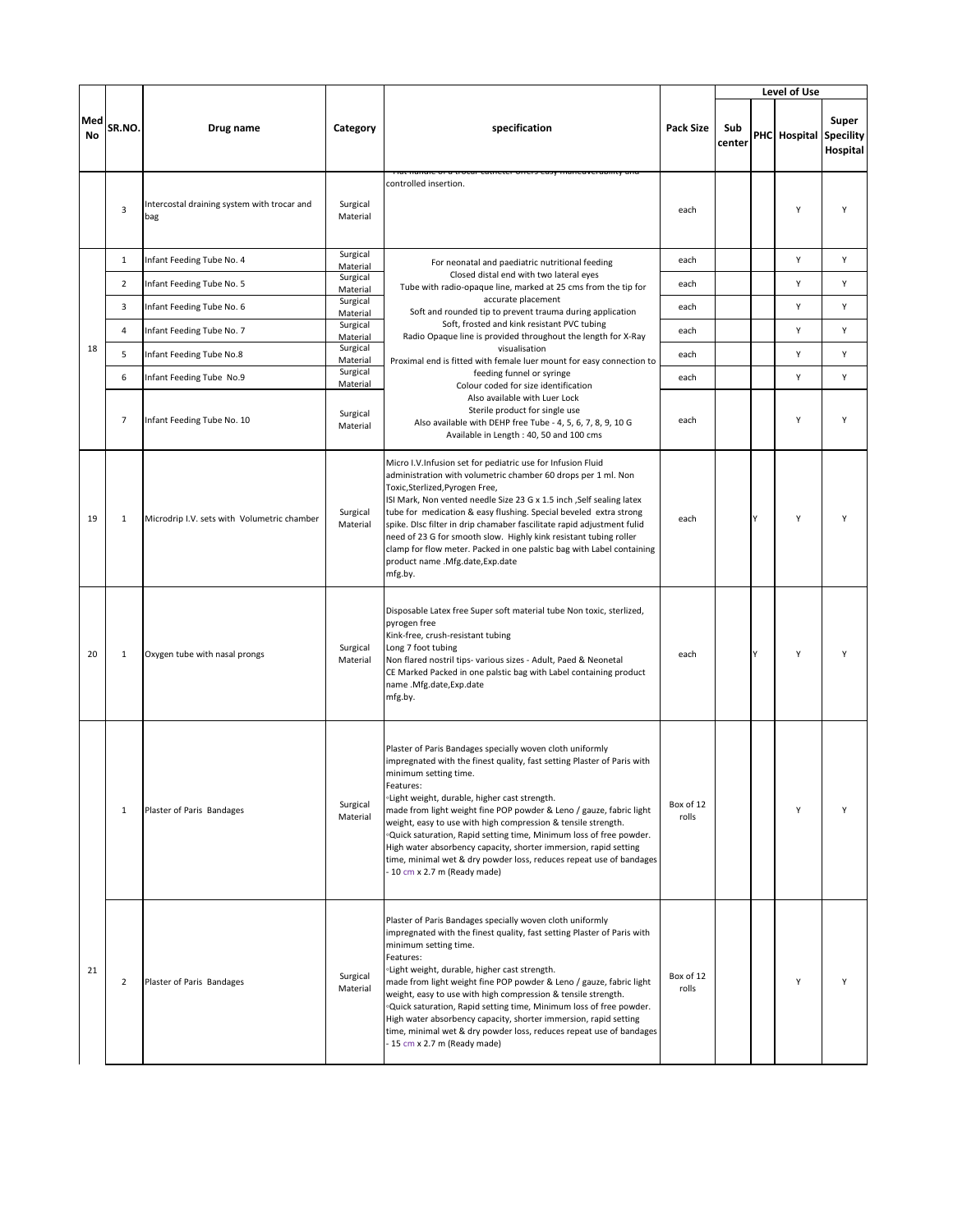|           |                |                                               |                                  |                                                                                                                                                                                                                                                                                                                                                                                                                                                                                                                                                                                                                        |                       |               |   | Level of Use           |                   |
|-----------|----------------|-----------------------------------------------|----------------------------------|------------------------------------------------------------------------------------------------------------------------------------------------------------------------------------------------------------------------------------------------------------------------------------------------------------------------------------------------------------------------------------------------------------------------------------------------------------------------------------------------------------------------------------------------------------------------------------------------------------------------|-----------------------|---------------|---|------------------------|-------------------|
| Med<br>No | SR.NO.         | Drug name                                     | Category                         | specification                                                                                                                                                                                                                                                                                                                                                                                                                                                                                                                                                                                                          | <b>Pack Size</b>      | Sub<br>center |   | PHC Hospital Specility | Super<br>Hospital |
|           | 3              | Plaster of Paris Bandages                     | Surgical<br>Material             | Plaster of Paris Bandages specially woven cloth uniformly<br>impregnated with the finest quality, fast setting Plaster of Paris with<br>minimum setting time.<br>Features:<br>·Light weight, durable, higher cast strength.<br>made from light weight fine POP powder & Leno / gauze, fabric light<br>weight, easy to use with high compression & tensile strength.<br>. Quick saturation, Rapid setting time, Minimum loss of free powder.<br>High water absorbency capacity, shorter immersion, rapid setting<br>time, minimal wet & dry powder loss, reduces repeat use of bandages<br>- 20 cm x 2.7 m (Ready made) | Box of 12<br>rolls    |               |   | Y                      | Y                 |
| 22        | $\mathbf{1}$   | Thick Rubber( Post Mortem) Gloves             | Surgical<br>Material             | Post Martem Gloves 280 mm standard length, orange or natural<br>ivory white colour Made of 100% highly purified natural latex.<br>Smooth finish on palm.<br>Beaded cuff.<br>As per BIS Sizes: 7", 7.5", 8", 8.5", 9" & 10". Length: 11.5                                                                                                                                                                                                                                                                                                                                                                               | Pair                  |               | Y | Y                      | Υ                 |
|           | $\mathbf{1}$   | Rolled cotton Bandage as per Schedule F-II    | Surgical<br>Material             | Rolled Cotton Bandages as per schedule F II Drug & Cosmetic Act<br>1940 10 cm x 4 Mtr                                                                                                                                                                                                                                                                                                                                                                                                                                                                                                                                  | Roll                  |               | Y | Υ                      | Υ                 |
| 23        | $\overline{2}$ | Rolled cotton Bandage as per Schedule F-II    | Surgical<br>Material             | Rolled Cotton Bandages as per schedule FII Drug & Cosmetic Act<br>1940 15 cm x 4 Mtr                                                                                                                                                                                                                                                                                                                                                                                                                                                                                                                                   | Roll                  |               | Y | Υ                      | Υ                 |
|           | 3              | Rolled cotton Bandage as per Schedule F-II    | Surgical                         | Rolled Cotton Bandages as per schedule F II Drug & Cosmetic Act                                                                                                                                                                                                                                                                                                                                                                                                                                                                                                                                                        | ROII                  |               | Y | Y                      | Y                 |
|           | $\mathbf{1}$   | Rubber Catheter Plain Size 4                  | Material<br>Surgical             | 1940 7.5 cm x 4 Mtr                                                                                                                                                                                                                                                                                                                                                                                                                                                                                                                                                                                                    |                       |               | Y | Υ                      | Υ                 |
|           | $\overline{2}$ | Rubber Catheter Plain Size 5                  | Material<br>Surgical             |                                                                                                                                                                                                                                                                                                                                                                                                                                                                                                                                                                                                                        |                       |               | Y | Υ                      | Y                 |
| 24        | 3              | Rubber Catheter Plain Size 6                  | Material<br>Surgical             | Plain rubber catheer - soft pure rubber catheter, non sterile, non<br>irritant to urethra, Length 16 inches, non irritant red rubber.                                                                                                                                                                                                                                                                                                                                                                                                                                                                                  | Each                  |               | Υ | Υ                      | Υ                 |
|           | $\overline{4}$ | Rubber Catheter Plain Size 7                  | Material<br>Surgical<br>Material | Proximal funnel end & distal rounded atrumatic tip with side hole                                                                                                                                                                                                                                                                                                                                                                                                                                                                                                                                                      |                       |               | Υ | Υ                      | Y                 |
|           | 5              | Rubber Catheter Plain Size 8                  | Surgical<br>Material             |                                                                                                                                                                                                                                                                                                                                                                                                                                                                                                                                                                                                                        |                       |               | Y | Y                      | Υ                 |
| 25        | $\mathbf{1}$   | Makintosh Double Colour Water Proof<br>Rubber | Surgical<br>Material             | Rubber Makintosh double colour Rubber sheeting, High Polymer (55%<br>grade A), Colour (Green, Blue, Red), Thickness-0.4mm, Width-110cm<br>Roll of 30 mtr I.S.certified, Double colour, water proof                                                                                                                                                                                                                                                                                                                                                                                                                     | Each                  | Υ             | Y | Υ                      | Y                 |
|           | $\overline{2}$ | Makintosh Double Colour Water Proof<br>Rubber | Surgical<br>Material             | Rubber Makintosh double colour Rubber sheeting, High Polymer (55%<br>grade A), Colour (Green, Blue, Red), Thickness-0.4mm, Width-90cm<br>Roll of 30 mtr I.S.certified, Double colour, water proof                                                                                                                                                                                                                                                                                                                                                                                                                      | Each                  | Υ             | Y | Y                      | Y                 |
|           | $\mathbf{1}$   | Suction Catheter, Sterile                     | Surgical<br>Material             | Designed for tracheal/bronchial<br>suction.Smooth clear PVC<br>ensures efficient mucus suction<br>while minimizing potential                                                                                                                                                                                                                                                                                                                                                                                                                                                                                           |                       |               | Y | Υ                      | Υ                 |
| 26        | $\overline{2}$ | Suction Catheter, Sterile                     | Surgical<br>Material             | damage to the delicate tracheal<br>mucous membranes.Specially<br>designed for easy passage<br>through plastic endotracheal and<br>tracheotomy tubes with                                                                                                                                                                                                                                                                                                                                                                                                                                                               | Each                  |               | Y | Υ                      | Υ                 |
|           | 3              | Suction Catheter, Sterile                     | Surgical<br>Material             | minimum irritation to<br>patient. Open distal end with<br>elliptical eye for easy and<br>efficient suction.Color-coded<br>connector at proximal end for                                                                                                                                                                                                                                                                                                                                                                                                                                                                |                       |               | Y | Υ                      | Y                 |
|           | 4              | Suction Catheter, Sterile                     | Surgical<br>Material             | instant identification of catheter<br>size.Available with thumb<br>control device for positive<br>control during suction.size -16-50 cm length                                                                                                                                                                                                                                                                                                                                                                                                                                                                         |                       |               | Y | Υ                      | Υ                 |
|           | $\mathbf{1}$   | Surgical Gloves Powder free (Sterile)         | Surgical<br>Material             | Sterile disposable surgical gloves no 6<br>Powder free gloves.<br>100% electronically tested.<br>C E certification.<br>Packet of 25 pair                                                                                                                                                                                                                                                                                                                                                                                                                                                                               | Packet of 25<br>pairs | Υ             | Y | Υ                      | Υ                 |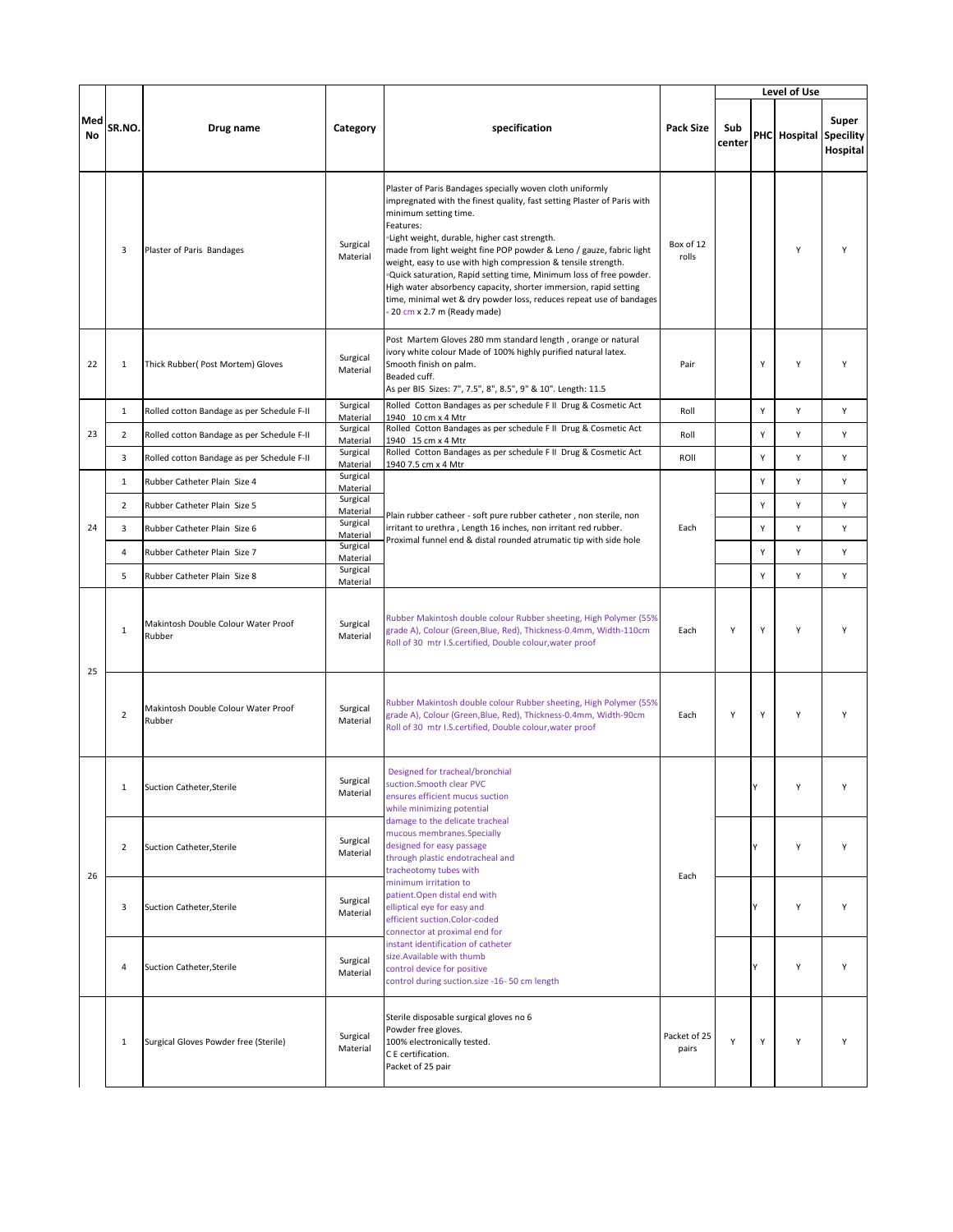|           |                |                                                         |                      |                                                                                                                                                                                                                                                                                                                                                                                                      |                       |               |   | Level of Use           |                   |
|-----------|----------------|---------------------------------------------------------|----------------------|------------------------------------------------------------------------------------------------------------------------------------------------------------------------------------------------------------------------------------------------------------------------------------------------------------------------------------------------------------------------------------------------------|-----------------------|---------------|---|------------------------|-------------------|
| Med<br>No | SR.NO.         | Drug name                                               | Category             | specification                                                                                                                                                                                                                                                                                                                                                                                        | <b>Pack Size</b>      | Sub<br>center |   | PHC Hospital Specility | Super<br>Hospital |
|           | $\overline{2}$ | Surgical Gloves Powder free (Sterile)                   | Surgical<br>Material | Sterile disposable surgical gloves no 6.5,<br>Powder free gloves.<br>100% electronically tested.<br>C E certification.<br>Packet of 25 pair                                                                                                                                                                                                                                                          | Packet of 25<br>pairs | Y             | Υ | Y                      | Υ                 |
|           | 3              | Surgical Gloves Powder free (Sterile)                   | Surgical<br>Material | Sterile disposable surgical gloves no 7<br>Powder free gloves.<br>100% electronically tested.<br>C E certification.<br>Packet of 25 pair                                                                                                                                                                                                                                                             | Packet of 25<br>pairs |               | Υ | Y                      |                   |
|           | 4              | Surgical Gloves Powder free (Sterile)                   | Surgical<br>Material | Sterile disposable surgical gloves no 7.5<br>Powder free gloves.<br>100% electronically tested.<br>C E certification.<br>Packet of 25 pair                                                                                                                                                                                                                                                           | Packet of 25<br>pairs |               | Υ | Y                      | Υ                 |
| 27        | 5              | Surgical Gloves Powder free (Sterile)                   | Surgical<br>Material | Sterile disposable surgical gloves no 8<br>Powder free gloves.<br>100% electronically tested.<br>C E certification.<br>Packet of 25 pair                                                                                                                                                                                                                                                             | Packet of 25<br>pairs |               | Υ | Y                      |                   |
|           | 6              | Surgical Rubber gloves                                  | Surgical<br>Material | Rubber gloves 6<br>Operation Gloves (non-sterilised) 6" pre-powdered, BIS Specifications<br>gloves, surgical rubber made of Hypoallergic latex. 100%<br>electronically tested, IS certification with CE certification<br>Packet of 25 Pairs                                                                                                                                                          | Packet of 25<br>pairs |               | Υ | Y                      |                   |
|           | $\overline{7}$ | Surgical Rubber gloves                                  | Surgical<br>Material | • Rubber gloves 6.5<br>Operation Gloves (non-sterilised) 6.5" pre-powdered, BIS<br>Specifications gloves, surgical rubber made of Hypoallergic latex.<br>100% electronically tested, IS certification with CE certification<br>Packet of 25 Pairs                                                                                                                                                    | Packet of 25<br>pairs |               | Υ | Y                      | Υ                 |
|           | 8              | Surgical Rubber gloves                                  | Surgical<br>Material | Rubber gloves 7<br>Operation Gloves (non-sterilised) 7" pre-powdered, BIS Specifications<br>gloves, surgical rubber made of Hypoallergic latex. 100%<br>electronically tested, IS No.4148 with CE certification<br>Packet of 25 pairs                                                                                                                                                                | Packet of 25<br>pairs |               | Υ | Υ                      |                   |
|           | 9              | Surgical Rubber gloves                                  | Surgical<br>Material | • Rubber gloves 7.5<br>• Operation Gloves (non-sterilised) 7.5", pre-powdered, BIS<br>Specifications gloves, surgical rubber made of Hypoallergic latex.<br>100% electronically tested, IS certification with CE certification<br>• Packet of 25 pairs                                                                                                                                               | Packet of 25<br>pairs |               | Υ | Y                      | Y                 |
|           | 10             | Surgical Rubber gloves                                  | Surgical<br>Material | • Rubber gloves 8<br>· Operation Gloves (non-sterilised) 7.5", pre-powdered, BIS<br>Specifications gloves, surgical rubber made of Hypoallergic latex.<br>100% electronically tested, IS certification with CE certification<br>• Packet of 25 pairs                                                                                                                                                 | Packet of 25<br>pairs |               | Υ | Υ                      | Υ                 |
| 28        | $\mathbf{1}$   | Tracheostomy Tube (PVC), Cuffed, Sterile,<br>Single Use | Surgical<br>Material | Tracheostomy Tube (PVC), Cuffed, Sterile, Single Use -<br>3, 3.5, 4, 4.5, 5, 5.5, 6, 6.5, 7, 7.5, 8, 8.5, 9, 9.5,                                                                                                                                                                                                                                                                                    | each                  |               |   | Υ                      | Υ                 |
| 29        | $\mathbf{1}$   | <b>Urine Collection Bag</b>                             | Surgical<br>Material | Urine Collection Bag - Disposable sterile with accurate calibration<br>Non Toxic, Tube length 42"Manufactured from clinical grade PVC<br>sheet.<br>Super Smooth kink resistant tube, made from medical grade PVC.<br>with connector.<br>Non return valve and drainage outlet.<br>Provided with hanging & carrying system.<br>Capacity: 2000 ml. Approx.<br>Sterile / Disposable / Individual packed. | each                  |               |   | Y                      | Y                 |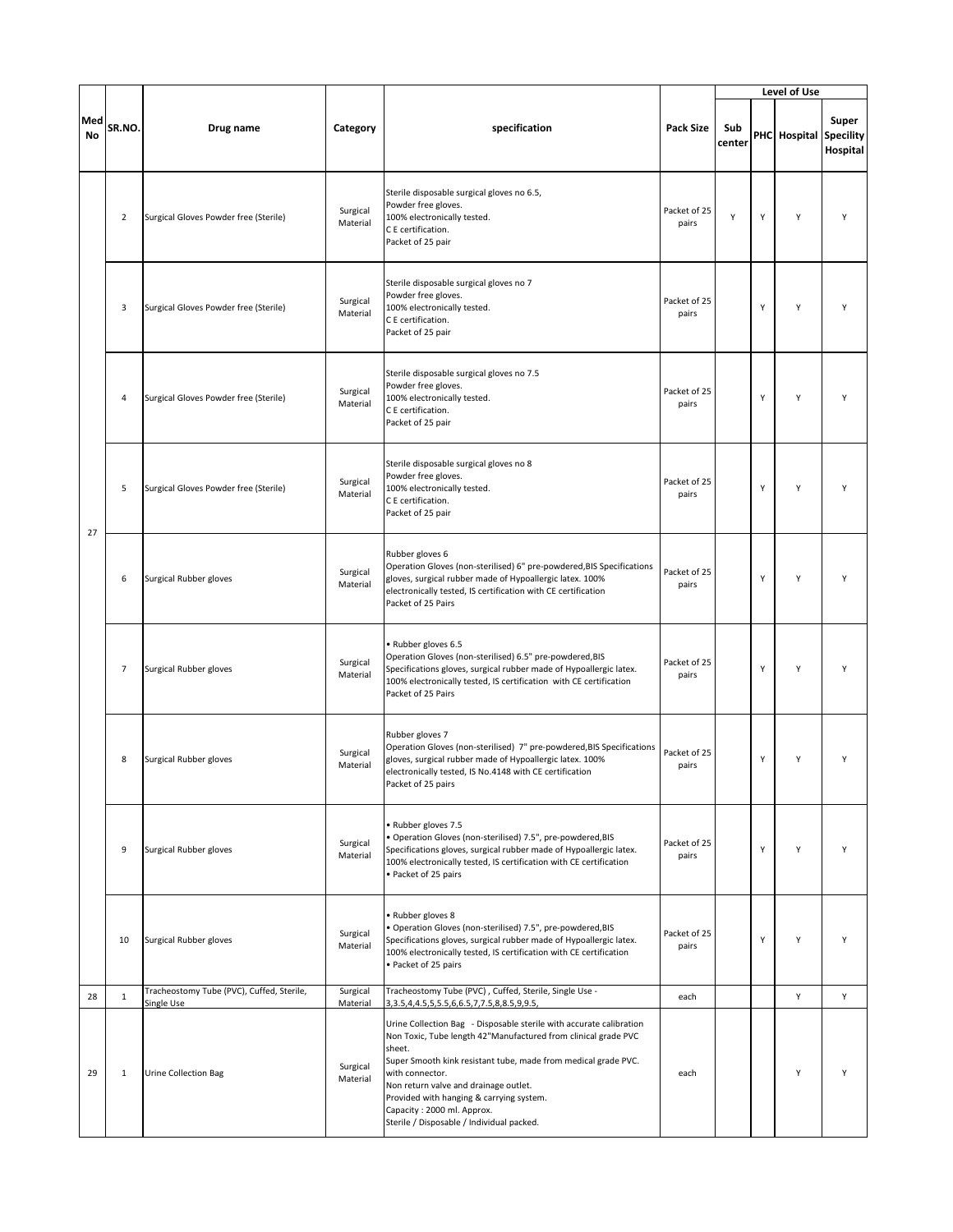|                  |                |                                    |                             |                                                                                                                                                                                                                                                                                                                                                                                                                                                                                                                                                                                                                                                               |                  |               | Level of Use |                                       |
|------------------|----------------|------------------------------------|-----------------------------|---------------------------------------------------------------------------------------------------------------------------------------------------------------------------------------------------------------------------------------------------------------------------------------------------------------------------------------------------------------------------------------------------------------------------------------------------------------------------------------------------------------------------------------------------------------------------------------------------------------------------------------------------------------|------------------|---------------|--------------|---------------------------------------|
| Med<br><b>No</b> | SR.NO.         | Drug name                          | Category                    | specification                                                                                                                                                                                                                                                                                                                                                                                                                                                                                                                                                                                                                                                 | <b>Pack Size</b> | Sub<br>center | PHC Hospital | Super<br><b>Specility</b><br>Hospital |
|                  | $\mathbf 1$    | Glass Syringe Hypodermic 2 ml      | Surgical<br>Material        | All Glass syringes - 2 ml, . All are made from borosilicate glass;<br>metal parts are chrome-plated brass. Syringes have male fittings<br>• Thermal shock and corrosion resistant<br>. Reinforced flanges, flat on two sides to prevent syringe rolling<br>· Precision shrinking ensures leakproof fit<br>• Graduations permanently fused into glass affording lifetime<br>legibility<br>· Colored plunger ends, fused around bottom beveled rim of plunger,<br>facilitate volume measurement                                                                                                                                                                 | each             |               | Y            | Υ                                     |
| 30               | $\overline{2}$ | Glass Syringe Hypodermic 5 m;      | Surgical<br>Material        | All Glass syringes - 5 ml, . All are made from borosilicate glass;<br>metal parts are chrome-plated brass. Syringes have male fittings<br>• Thermal shock and corrosion resistant<br>. Reinforced flanges, flat on two sides to prevent syringe rolling<br>· Precision shrinking ensures leakproof fit<br>• Graduations permanently fused into glass affording lifetime<br>legibility<br>. Colored plunger ends, fused around bottom beveled rim of plunger,<br>facilitate volume measurement                                                                                                                                                                 | each             |               | Υ            |                                       |
|                  | 3              | Glass Syringe Hypodermic 10 ml     | Surgical<br>Material        | All Glass syringes - 10 ml . All are made from borosilicate glass;<br>metal parts are chrome-plated brass. Syringes have male fittings<br>. Thermal shock and corrosion resistant<br>· Reinforced flanges, flat on two sides to prevent syringe rolling<br>· Precision shrinking ensures leakproof fit<br>· Graduations permanently fused into glass affording lifetime<br>legibility<br>· Colored plunger ends, fused around bottom beveled rim of plunger,<br>facilitate volume measurement                                                                                                                                                                 | each             |               | Υ            | Υ                                     |
|                  | $\mathbf{1}$   | Epidural catheter                  | Surgical<br>Material        | Set for Continous Epidural Anaesthesia with Tuohy type needle<br>Catheter guide/introducer 16 G & 18 G (Closed tip, 3 lateral eyes,<br>radio opaque ) with connector and Epidural flat Filter (0.2 micro)                                                                                                                                                                                                                                                                                                                                                                                                                                                     | each             |               | Υ            |                                       |
| 31               | $\overline{2}$ | Epidural catheter                  | Surgical<br>Material        | Manufactured from a clear blend of Polyether block amide for<br>optimum clarity, strength and kink resistance. Available in various<br>gauges with a choice of distal tip eye geometry.<br>Smooth tip forming to minimise trauma during insertion. Standard<br>1cm catheter marking to facilitate accurate catheter positioning.<br><b>Product Features</b><br>All catheters are supplied with a Luer lock connector.<br>Distal tip mark to aid visual confirmation of complete catheter on<br>removal.<br>Paediatric catheters available in 18G or 19G<br>Confirmed patency & consistent flow rates achieved through 100%<br>flow testing after manufacture. | each             |               | Υ            |                                       |
|                  | 3              | Epidural set                       | <b>Surgical</b><br>Material | Set for Continous Epidural Anaesthesia with Tuohy type needle<br>Catheter guide/introducer 16 G & 18 G (Closed tip, 3 lateral eyes,<br>radio opaque) with connector and Epidural flat Filter (0.2 micro)                                                                                                                                                                                                                                                                                                                                                                                                                                                      | each             |               | Y            | Y                                     |
|                  | $\mathbf{1}$   | <b>Blood Collection Bags (CPD)</b> | Surgical<br>Material        | CPDA bag for blood collection 500 ml<br>Single CPDA bag for blood collection, 500 ml, sterile. The bag contains<br>70 ml anti-coagulant in the form of citrate, phosphate, dextrose and<br>adenine solution.Single room, double room,<br>triple room, quadruple room<br>100ml, 250ml, 350ml, 450ml etc.                                                                                                                                                                                                                                                                                                                                                       | each             |               | Υ            | Υ                                     |
| 32               | $\overline{2}$ | Penta Blood Bags                   | Surgical<br>Material        | Penta Blood Bag System with one PRIMARY Bag (containing<br>Anticoagulant Solution) and four SATELLITE Bags<br>Useful for paediatric and/or multiple transfusions<br>Prevents wastage as one unit of blood can be given to 5 different<br>recipients<br>Reduces the donor related risks since the donor is the same<br>Optional satellite bag of TOTM sheet for platelet storage upto 5 days<br>Disposable, sterile and non-pyrogenic<br>Sealed aluminium foil packing                                                                                                                                                                                         | each             |               | Υ            | Υ                                     |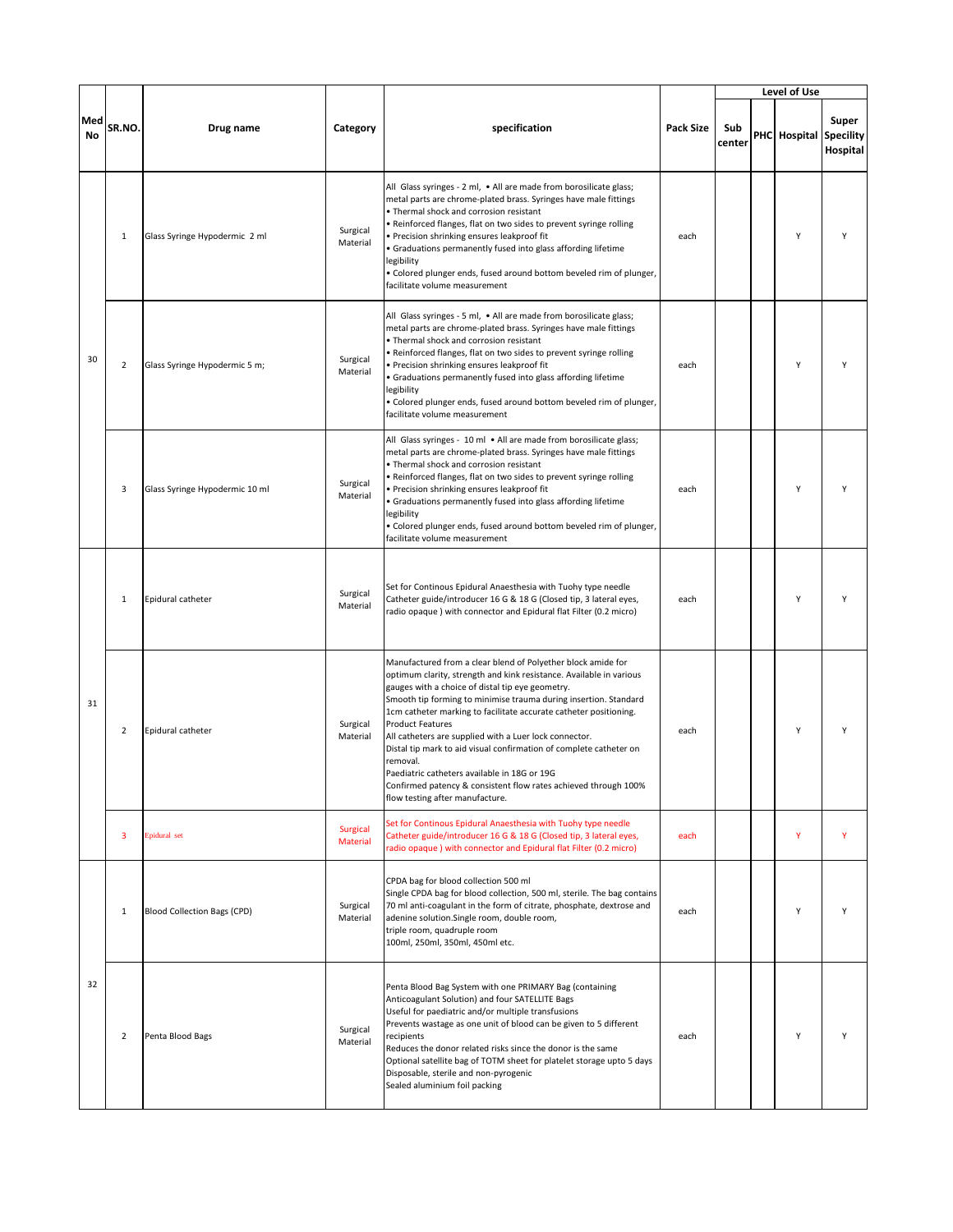|                  |                |                                                                   |                      |                                                                                                                                                                                                                                                                                                                                                                                                     |                  |               |   | Level of Use                  |                   |
|------------------|----------------|-------------------------------------------------------------------|----------------------|-----------------------------------------------------------------------------------------------------------------------------------------------------------------------------------------------------------------------------------------------------------------------------------------------------------------------------------------------------------------------------------------------------|------------------|---------------|---|-------------------------------|-------------------|
| Med<br><b>No</b> | SR.NO.         | Drug name                                                         | Category             | specification                                                                                                                                                                                                                                                                                                                                                                                       | <b>Pack Size</b> | Sub<br>center |   | <b>PHC</b> Hospital Specility | Super<br>Hospital |
| 33               | $\mathbf{1}$   | Mucus extractor for neonatal deelee catheter                      | Surgical<br>Material | Transperant Tube mucus extractor<br>for neonatal & infants.Sterile<br>Pyrogen Free, Non Toxic<br>The capacity of the Mucus Extractor is 25ml and a spare cap is also<br>provided for the sealing.Soft and kink resistant tubing with frosted<br>surface<br>A traumatic, soft rounded, beveled open tip.<br>Capacity: 25 ml.                                                                         | each             |               |   | Y                             | Υ                 |
| 34               | $\mathbf{1}$   | Steril Disp. Umbilical Cord Clamp                                 | Surgical<br>Material | Disposable Umbilical Cord Clamp are made from Non toxic Medical<br>grade polymer.<br>1. Material: PVC, PE, PP, ABS etc.<br>2. Sterilize by ethylene oxide gas<br>3. Supplied sterile in individual peel-able polybag.                                                                                                                                                                               | each             | Υ             | Υ | Y                             | γ                 |
| 35               | $\mathbf{1}$   | Suction tube                                                      | Surgical<br>Material | Sterile PVC Latex free<br>Tube for Suction.Reusable                                                                                                                                                                                                                                                                                                                                                 | each             | γ             | Y | Y                             | Y                 |
| 36               | $\mathbf{1}$   | Disp. Negative suction drain set                                  | Surgical<br>Material | Disposable Negative suction drain set comprising Bellow unit with<br>connector. Connecting tube with clamp and "Y" connector.<br>Curved needle with matching catheter. Spare perforated catheter.<br>No.10, 12 G                                                                                                                                                                                    | each             |               |   | Y                             |                   |
| 37               | 1              | <b>Abdominal Drain Kit</b>                                        | Surgical<br>Material | Kit contains double sealed PVC bag (medical grade) with an outlet and<br>extra soft catheter for various drainage activities during abdominal<br>surgeries.<br>PVC bag is well graduated with maximum capacity of 2000 ml.<br>Catheter packed in separate poly bag which is further packed with<br>PVC bag in Peelable pouch<br>E.O Sterile<br>Size (catheter) in FG : 16, 20, 24, 28, 32           | each             |               |   | Y                             | ٧                 |
|                  | 1              | Epidural needles                                                  | Surgical<br>Material | Tuohy epidural needles used for single shot or continuous epidural<br>procedures.<br>Available in 17G,<br>All needles are 3.5" in length.                                                                                                                                                                                                                                                           | each             |               |   | Y                             | Y                 |
|                  | 2              | Epidural needles                                                  | Surgical<br>Material | Tuohy epidural needles used for single shot or continuous epidural<br>procedures.<br>Available in 18G,<br>All needles are 3.5" in length.                                                                                                                                                                                                                                                           | each             |               |   | Y                             | Y                 |
| 38               | 3              | Epidural needles                                                  | Surgical<br>Material | Tuohy epidural needles used for single shot or continuous epidural<br>procedures.<br>Available in 20G<br>All needles are 3.5" in length.                                                                                                                                                                                                                                                            | each             |               |   | Y                             | Y                 |
|                  | 4              | Epidural needles                                                  | Surgical<br>Material | Tuohy epidural needles used for single shot or continuous epidural<br>procedures.<br>Available in 22G.<br>All needles are 3.5" in length.                                                                                                                                                                                                                                                           | each             |               |   | Y                             | Y                 |
|                  | $\mathbf{1}$   | Sterile Biological Skin Dressing Collagen<br>sheets (in wet form) | Surgical<br>Material | Sterile Biological Skin Dressing Collagen sheets (in wet form) 2 x 5 x 5<br>cms                                                                                                                                                                                                                                                                                                                     | each             |               |   | Υ                             | Υ                 |
| 39               | $\overline{2}$ | Sterile Biological Skin Dressing Collagen<br>sheets (in wet form) | Surgical<br>Material | Sterile Biological Skin Dressing Collagen sheets (in wet form) 2 x 10 x<br>25 cms                                                                                                                                                                                                                                                                                                                   | each             |               |   | Υ                             | Υ                 |
|                  | 3              | Sterile Biological Skin Dressing Collagen<br>sheets (in wet form) | Surgical<br>Material | Sterile Biological Skin Dressing Collagen sheets (in wet form) 2 x 10 x<br>10 cms                                                                                                                                                                                                                                                                                                                   | each             |               |   | Υ                             | Υ                 |
|                  | 4              | Sterile Biological Skin Dressing Collagen<br>sheets (in wet form) | Surgical<br>Material | Sterile Biological Skin Dressing Collagen sheets (in wet form) 2 x 15 x<br>30 cms                                                                                                                                                                                                                                                                                                                   | each             |               |   | Υ                             | Υ                 |
| 40               | $\mathbf{1}$   | Autodisable Syringe with needle                                   | Surgical<br>Material | Auto Disable Syringe non reusable with needle - 0.1 ml<br>Barrel: polypropylene<br>Plunger: polypropylene<br>Gasket: Natural rubber<br>Packaging: Soft Blister<br>Luer Type: Luer lock and Luer slip<br>Sterilization: ETO Capacity : 0.1 ml<br>Graduations: '0' & '0.1' ml<br>Needle: 26G %", 27G%"<br>Prevented from re-use by : One-way valve technology, with Latest ISO<br>& C E certification | each             | Y             | Y | Υ                             | Υ                 |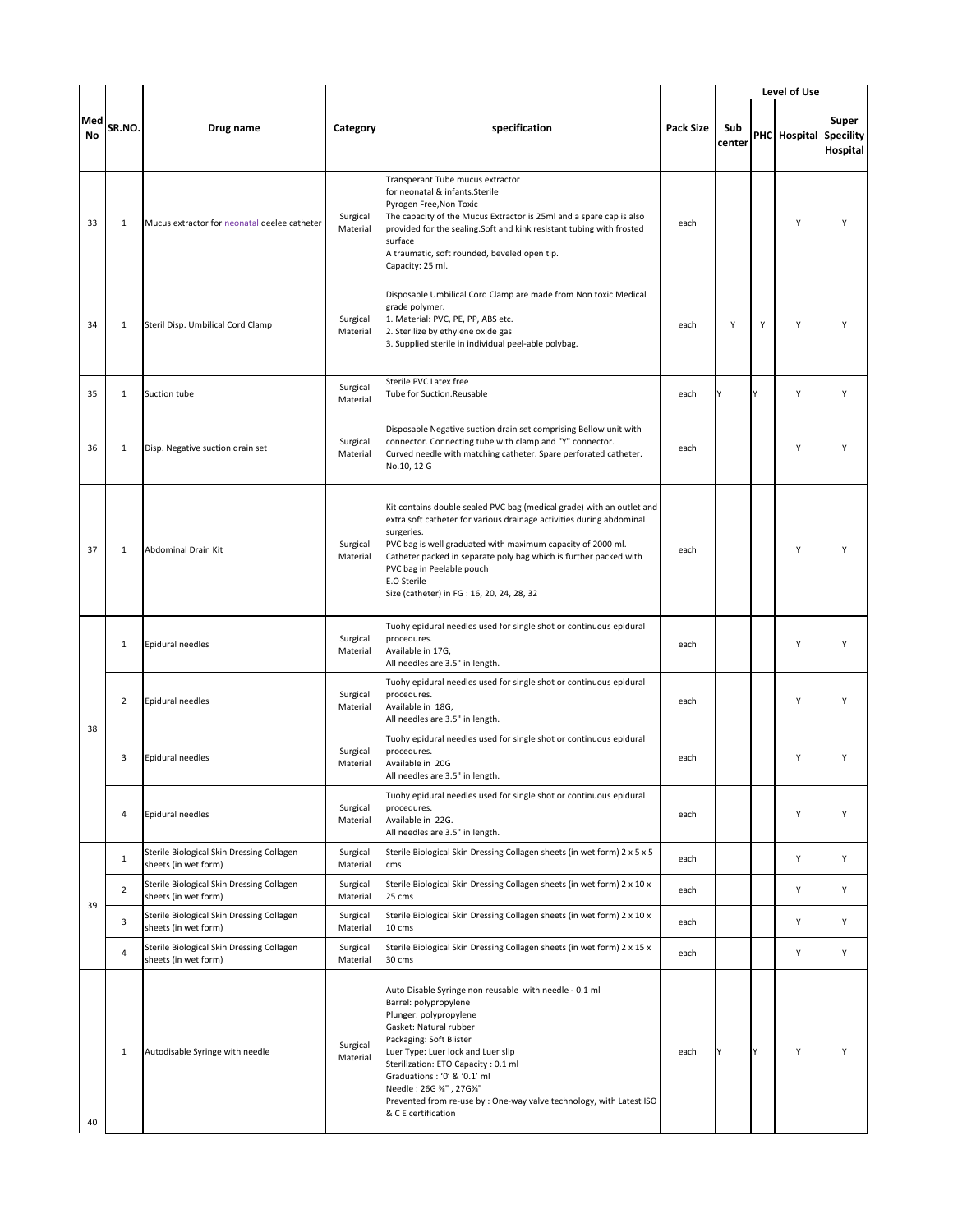|           |                |                                                                                                             |                             |                                                                                                                                                                                                                                                                                                                                                                                                                                                                                                                                                                                                                                                                                                                                                                                 |                      |               |   | Level of Use           |                   |
|-----------|----------------|-------------------------------------------------------------------------------------------------------------|-----------------------------|---------------------------------------------------------------------------------------------------------------------------------------------------------------------------------------------------------------------------------------------------------------------------------------------------------------------------------------------------------------------------------------------------------------------------------------------------------------------------------------------------------------------------------------------------------------------------------------------------------------------------------------------------------------------------------------------------------------------------------------------------------------------------------|----------------------|---------------|---|------------------------|-------------------|
| Med<br>No | SR.NO.         | Drug name                                                                                                   | Category                    | specification                                                                                                                                                                                                                                                                                                                                                                                                                                                                                                                                                                                                                                                                                                                                                                   | <b>Pack Size</b>     | Sub<br>center |   | PHC Hospital Specility | Super<br>Hospital |
|           | 1              | Autodisable Syringe with needle                                                                             | Surgical<br>Material        | Auto Disable Syringe non reusable with needle - 0.5 ml<br>Barrel: polypropylene<br>Plunger: polypropylene<br>Gasket: Natural rubber<br>Packaging: Soft Blister<br>Luer Type: Luer lock and Luer slip<br>Sterilization: ETO<br>Capacity: 0.5 ml<br>Graduations: '0' & '0.5' ml<br>Material of the syringe : Polypropylene<br>Needle: 23G 1", 24G%"<br>Prevented from re-use by : One-way valve technology                                                                                                                                                                                                                                                                                                                                                                        | each                 |               | Y | Y                      | Y                 |
|           | $\mathbf{1}$   | Barbor Linen thread                                                                                         | Surgical<br>Material        | Barbour Linen Thread no. 40                                                                                                                                                                                                                                                                                                                                                                                                                                                                                                                                                                                                                                                                                                                                                     | Reel                 |               |   | Υ                      | Υ                 |
| 42        | $\overline{2}$ | Barbor Linen thread                                                                                         | Surgical<br>Material        | Barbour Linen Thread no. 80                                                                                                                                                                                                                                                                                                                                                                                                                                                                                                                                                                                                                                                                                                                                                     | Reel                 |               |   | Υ                      | Υ                 |
|           | 3              | Barbor Linen thread                                                                                         | Surgical<br>Material        | Barbour Linen Thread no. 100                                                                                                                                                                                                                                                                                                                                                                                                                                                                                                                                                                                                                                                                                                                                                    | Reel                 |               | Y | Y                      | Y                 |
| 43        | $\mathbf{1}$   | <b>General Examination Gloves</b>                                                                           | Surgical<br>Material        | Disposable examination gloves made of soft latex, powder-free;<br>highly elastic and tear-resistant; texturing of the finger area ensures<br>optimum grip; excellent fit and high tactile sensitivity;<br>With ASTM, ISO & C E approved Small/Medium/Large                                                                                                                                                                                                                                                                                                                                                                                                                                                                                                                      | pkt of 100<br>gloves |               | Y | Y                      | Υ                 |
| 44        | $\mathbf{1}$   | Plaster of Paris Powder Bag I.P.                                                                            | Surgical<br>Material        | Plaster of Paris powder (In non returnable container) 14 kg/35 Kg                                                                                                                                                                                                                                                                                                                                                                                                                                                                                                                                                                                                                                                                                                               | bag                  |               |   | Y                      | Υ                 |
| 45        | $\mathbf{1}$   | Polypropylene mesh with double bar knitted<br>contrsuction pore size > 1, micron 6" X 6" (15<br>cm X 15 cm) | <b>Surgical</b><br>Material | Polypropylene mesh with double bar knitted contrsuction pore<br>size > 1, micron 6" X 6" (15 cm X 15 cm)                                                                                                                                                                                                                                                                                                                                                                                                                                                                                                                                                                                                                                                                        | 6 Sheets per<br>Box  |               |   | Y                      | Y                 |
|           | $\overline{2}$ | Polypropelene Synthetic Monofilament<br>nonabsorbable mesh 3" X 6" (8 cm X 15 cm                            | <b>Surgical</b><br>Material | Polypropelene Synthetic Monofilament nonabsorbable mesh 3" X 6"<br>(8 cm X 15 cm)                                                                                                                                                                                                                                                                                                                                                                                                                                                                                                                                                                                                                                                                                               | 6 Sheets per<br>Box  |               |   | Y                      | Y                 |
| 46        | $\mathbf{1}$   | Cotton thread                                                                                               | Surgical<br>Material        | Non sterile cotton thread no. 10 reel                                                                                                                                                                                                                                                                                                                                                                                                                                                                                                                                                                                                                                                                                                                                           | Reel                 | Υ             | Υ | Υ                      | Υ                 |
|           | $\overline{2}$ | Cotton thread                                                                                               | Surgical<br>Material        | Non sterile cotton thread no. 20 reel                                                                                                                                                                                                                                                                                                                                                                                                                                                                                                                                                                                                                                                                                                                                           | Reel                 | Y             | Y | Y                      | Y                 |
| 47        | $\mathbf{1}$   | Nebulisation mask with hudsons chamber pre-<br>sterilised disposable                                        | Surgical<br>Material        | Soft, clear Aerosol Mask with anatomical form is ideal for long term<br>use.<br>Gently rolled, feathered edges with integrated nose bridge for extra<br>comfort.<br>Swivel connector for convenience of nebulization in horizontal and<br>vertical position ensuring patient comfort.<br>Larger surface area provided by unique convex cone design, ensures<br>maximum capillary action and eliminates medication waste.<br>Greater nebulization rate, Nebulizer 3cc within 10 minutes.<br>Complete set consist of: Aerosol Mask, Nebulizer Chamber, 2mtr<br>Multichannel Tube.                                                                                                                                                                                                 | Each                 |               | Υ | Y                      | Υ                 |
| 48        | 1              | <b>Blood Transfusion Filters</b>                                                                            | Surgical<br>Material        | Standare blood transfusion filter size 170 - 260 micron,<br>Microaggregate filter pore size 20-40 micron - Capacity: 10 units of<br>blood; 1 liter of ViaSpan per filter Lowest residual hold-up volume of<br>any microaggregate filter (20 mL) Total filter surface area: 180 sq cm<br>Media pore size: 40 microgm small screen thickness: 60 microgm<br>Single patient                                                                                                                                                                                                                                                                                                                                                                                                        | Each                 |               |   | Y                      | Y                 |
| 49        | 1              | Triple layer face mask                                                                                      | Surgical<br>Material        | Triple layer face mask nose clip - Tie on Mask of Non-woven,<br>Hypoallergenic 3 ply construction with<br>filter in between offering >99 percent standard with 4 tie strings                                                                                                                                                                                                                                                                                                                                                                                                                                                                                                                                                                                                    | Each                 | Υ             | Υ | Υ                      | Υ                 |
| 50        | $\mathbf{1}$   | <b>Silastic Band</b>                                                                                        | Surgical<br>Material        | EVE'S Ring is the first silicone band.(also known as the Silastic*<br>band)A nonreactive rubber band that is used for closing each<br>fallopian tube as a procedure for female sterilization. The ring is<br>placed around a 2-3 cm segment of fallopian tube, after being drawn<br>inside a narrow cone-shaped applicator. Silastic medical graded<br>silicon tubing seamless coil in 10 mtr length - 3 mm ID x 6 mm OD<br>wall thickness 1 mm/ 4 mm ID x 6 mm OD 1.50 mm thickness/5.00<br>mm ID x 8 mm OD 1.50 mm thickness /6 mm ID x 9.00 mmOD 2.00<br>mm wall thickness / 6 mm ID x 10 mm OD x 2.00 mm wall thickness/<br>9.00 mm ID x 12.00 mm OD 2.00 mm walll thickness / 9.00 mm ID x<br>14.0 mm OD 2.50 mm wall thickness10 mm ID 15.0 m OD 2.50 mm<br>wal thickness | Each                 |               |   | Y                      | Υ                 |
| 51        | $\mathbf{1}$   | Silicon Oil                                                                                                 | Surgical<br>Material        | Silicon gel 15 gm                                                                                                                                                                                                                                                                                                                                                                                                                                                                                                                                                                                                                                                                                                                                                               | Tube                 |               |   | Υ                      | Υ                 |
|           | $\mathbf{1}$   | Formaline Chamber                                                                                           | Surgical<br>Material        | Formalin chamber is sterilization system is lightweight transparent,<br>corrosion proof and made from special grade of polymer with two<br>sliding trays to ensure 100% sterilization of your surgical<br>instruments.10",                                                                                                                                                                                                                                                                                                                                                                                                                                                                                                                                                      | Each                 |               |   | Υ                      | Υ                 |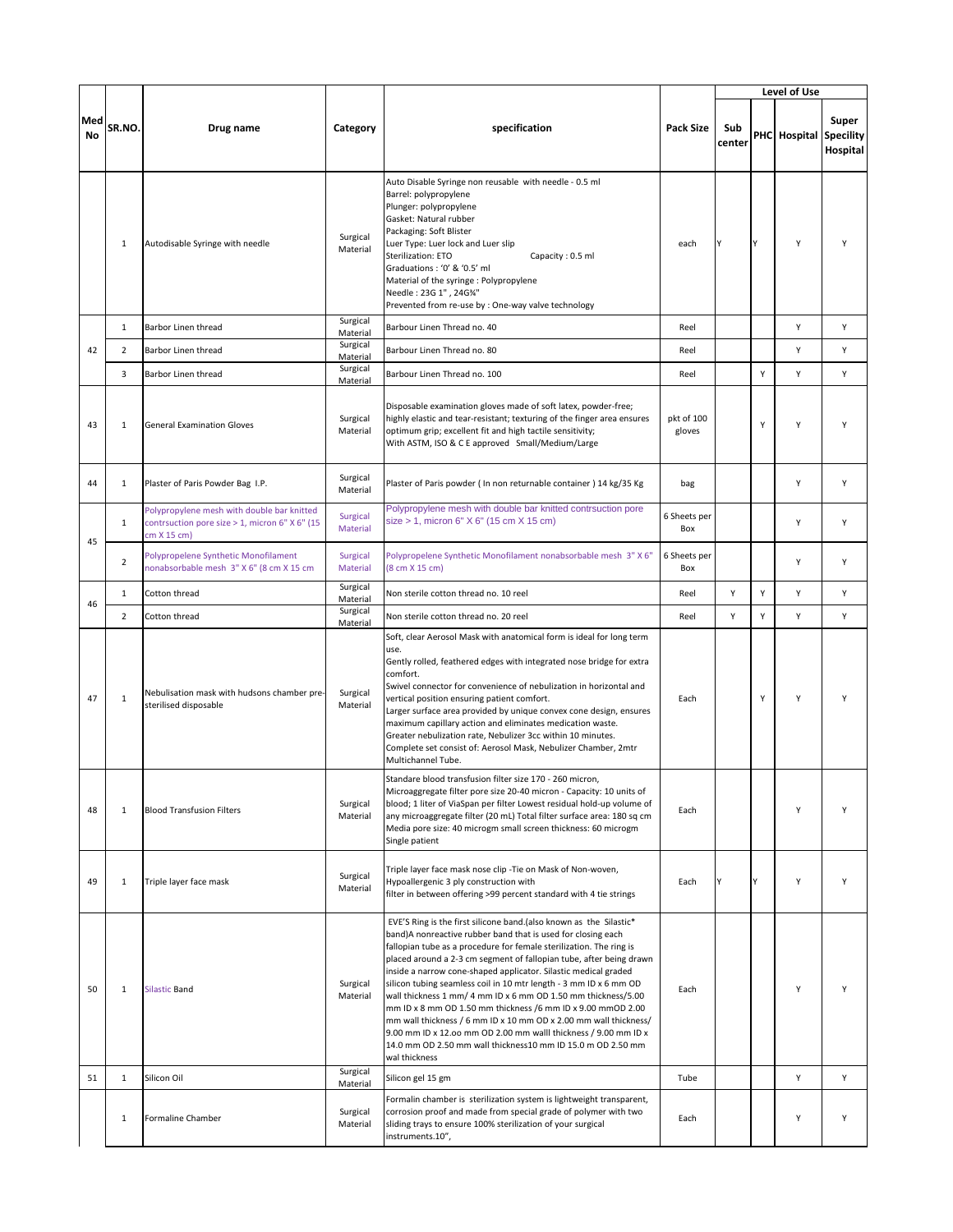|                  |                |                                  |                      |                                                                                                                                                                                                                                                                                                                                                                                                                                                                                    |                  |               |   | Level of Use           |                   |
|------------------|----------------|----------------------------------|----------------------|------------------------------------------------------------------------------------------------------------------------------------------------------------------------------------------------------------------------------------------------------------------------------------------------------------------------------------------------------------------------------------------------------------------------------------------------------------------------------------|------------------|---------------|---|------------------------|-------------------|
| Med<br><b>No</b> | SR.NO.         | Drug name                        | Category             | specification                                                                                                                                                                                                                                                                                                                                                                                                                                                                      | <b>Pack Size</b> | Sub<br>center |   | PHC Hospital Specility | Super<br>Hospital |
|                  | $\overline{2}$ | Formaline Chamber                | Surgical<br>Material | Formalin chamber is sterilization system is lightweight transparent,<br>corrosion proof and made from special grade of polymer with two<br>sliding trays to ensure 100% sterilization of your surgical instruments.<br>$14''$ ,                                                                                                                                                                                                                                                    | Each             |               |   | Υ                      | Y                 |
| 52               | 3              | <b>Formaline Chamber</b>         | Surgical<br>Material | Formalin chamber is sterilization system is lightweight transparent,<br>corrosion proof and made from special grade of polymer with two<br>sliding trays to ensure 100% sterilization of your surgical<br>instruments., 20"                                                                                                                                                                                                                                                        | Each             |               |   | Υ                      | Υ                 |
|                  | 4              | Formaline Chamber                | Surgical<br>Material | Formalin chamber is sterilization system is lightweight transparent,<br>corrosion proof and made from special grade of polymer with two<br>sliding trays to ensure 100% sterilization of your surgical<br>instruments.23"                                                                                                                                                                                                                                                          | Each             |               |   | Υ                      | Y                 |
|                  | 5              | Formaline Chamber                | Surgical<br>Material | Formalin chamber is sterilization system is lightweight transparent,<br>corrosion proof and made from special grade of polymer with two<br>sliding trays to ensure 100% sterilization of your surgical<br>instruments.26"                                                                                                                                                                                                                                                          | Each             |               |   | Υ                      | Y                 |
| 53               | $\mathbf{1}$   | Disposable HIV kit               | Disposable           | HIV kits Disposable (AIDS Kit) sterile with double packing ETO<br>sterilized with ETO sterile indicators - Each kit to contain - Disposable<br>Head cap - one, Disposable face maske - one, Disposable protecitive<br>PVC inner apron without sleeves - one, Disposable surgical gown with<br>full sleeves and with elastic cuff. Non wovern fabric water repellent -<br>one, Dispposable pvc hand gloves - two, disposable pvc show cover -<br>e, Disposable safety goggles - one | each             |               | Y | Υ                      |                   |
| 54               | $\mathbf{1}$   | Plastic Appron                   | Disposable           | Plastic Apron not less than 25 microns, non boilable, light weight,<br>water proof, Green colour, Tie at neck & waist length upto knee-<br>Individually packed                                                                                                                                                                                                                                                                                                                     | each             |               | Y | Y                      | Y                 |
| 55               | $\mathbf{1}$   | Ryles Tube -(Nasogastric Tube)   | Disposable           | Ryles Tube Polythene(P.V.C) Pre-Sterile (Length 105cm) Sterile Non<br>Toxic, Pyrogen Free With Radio opaque line assorted Sizes 7,8,12,14<br>FG with CE certification                                                                                                                                                                                                                                                                                                              | each             |               | Y | Υ                      | Y                 |
| 56               | $\mathbf{1}$   | <b>Colostomy Bag</b>             | Surgical<br>Material | Colostomy bag pouches are shaped in such a way that they guarantee<br>a perfect fit at all times. These closed pouches contain protected filter<br>and hydrocolloid skin-protection. Pouch size: 5 1/8"x 7 1/2" (130mm x<br>190mm) Cut to fit range: 3/4" - 2" (20 - 50 mm) Adhesive surface: ca.<br>4 3/8"- 4 3/8" (110mm x110mm) Color: skin-colored                                                                                                                             | each             |               |   | Υ                      | Υ                 |
| 57               | $\mathbf{1}$   | Disposable Non Traumatic Razer   | Surgical<br>Material | Disposable Non Traumatic Razors Material:carbon/stainless/import<br>stainless steel 3.5 cms, twin sharp blade for<br>shaving pupose. Pre operative,<br>Dressing Shaving. Blade frame in one plastic case with handle for easy<br>use<br>Non irritant to skin.                                                                                                                                                                                                                      | each             |               | Υ | Y                      | Υ                 |
|                  | $\mathbf{1}$   | Disposable Scalp Vein Set No. 18 | Disposable           | Scalp vein sets no.18 (Superior Quality non toxic PVC sterile pyrogen<br>free, Sharp & rust free needles for easy cannulation properly secured<br>junction of needles & tubing at butterfly level other end of tubing<br>must have proper fitted stopper )/Disp. Scalp Vein Set Eto Sterilised<br>Pyrogen Free Short Bevelved Silliconised Needle size 18 length 3/4<br>with CE certification                                                                                      | each             |               | ٧ | Y                      | Y                 |
|                  | $\overline{2}$ | Disposable Scalp Vein Set No. 21 | Disposable           | Scalp vein sets no.21 (Superior Quality non toxic PVC sterile pyrogen<br>free, Sharp & rust free needles for easy cannulation properly secured<br>junction of needles & tubing at butterfly level other end of tubing<br>must have proper fitted stopper )/Disp. Scalp Vein Set Eto Sterilised<br>Pyrogen Free Short Bevelved Silliconised Needle size21 length 3/4<br>with CE certification                                                                                       | each             |               | ٧ | Y                      | Υ                 |
| 58               | 3              | Disposable Scalp Vein Set No. 22 | Disposable           | Scalp vein sets no.22 (Superior Quality non toxic PVC sterile pyrogen<br>free, Sharp & rust free needles for easy cannulation properly secured<br>junction of needles & tubing at butterfly level other end of tubing<br>must have proper fitted stopper )Disp. Scalp Vein Set Eto Sterilised<br>Pyrogen Free Short Bevelved Silliconised Needle size22 length 3/4<br>with CE certification                                                                                        | each             |               |   | Y                      |                   |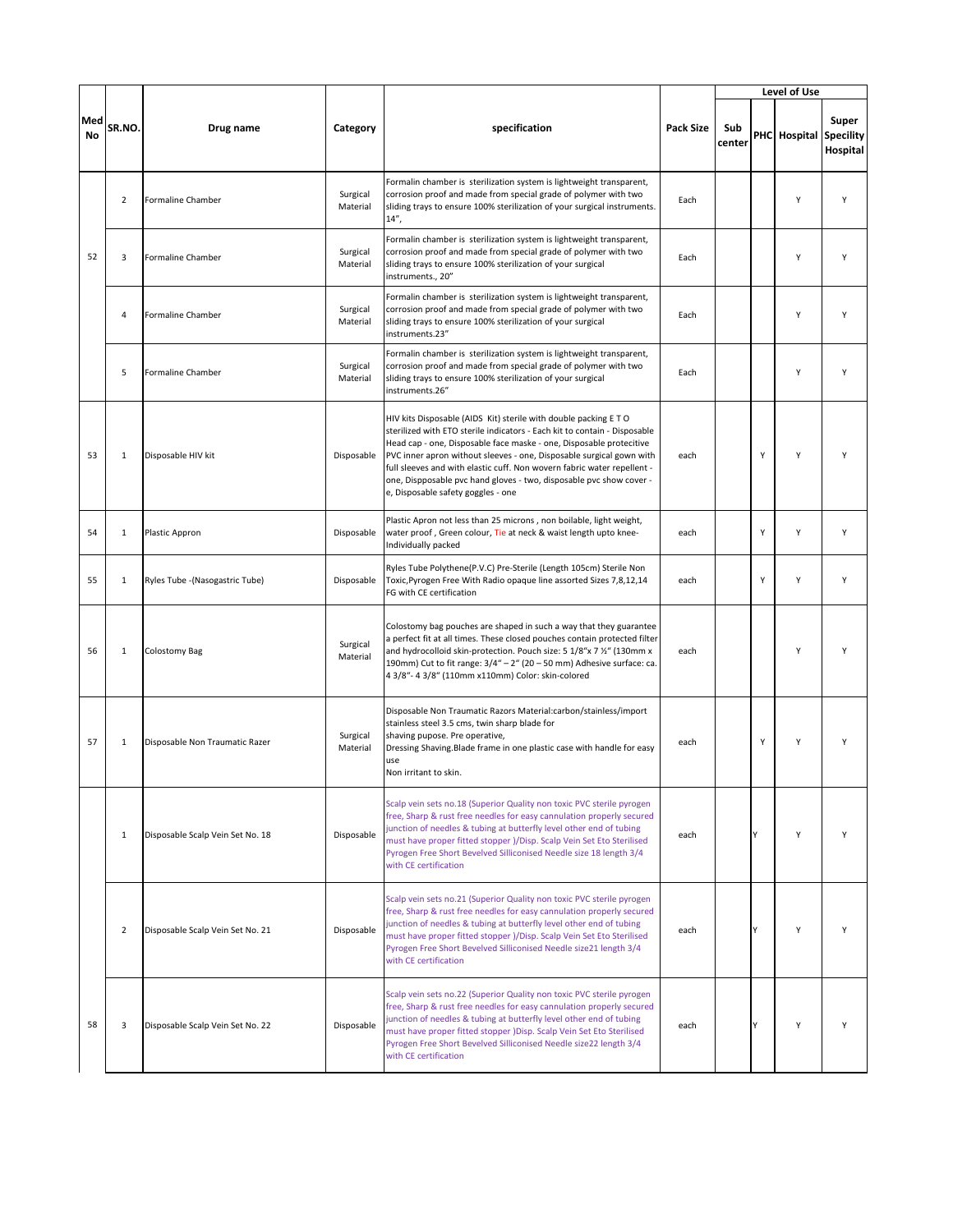|                  |                |                                           |            |                                                                                                                                                                                                                                                                                                                                                                                             |                  |               |   | Level of Use           |                   |
|------------------|----------------|-------------------------------------------|------------|---------------------------------------------------------------------------------------------------------------------------------------------------------------------------------------------------------------------------------------------------------------------------------------------------------------------------------------------------------------------------------------------|------------------|---------------|---|------------------------|-------------------|
| Med<br><b>No</b> | SR.NO.         | Drug name                                 | Category   | specification                                                                                                                                                                                                                                                                                                                                                                               | <b>Pack Size</b> | Sub<br>center |   | PHC Hospital Specility | Super<br>Hospital |
|                  | $\overline{a}$ | Disposable Scalp Vein Set No. 23          | Disposable | Scalp vein sets no.23 (Superior Quality non toxic PVC sterile pyrogen<br>free, Sharp & rust free needles for easy cannulation properly secured<br>junction of needles & tubing at butterfly level other end of tubing<br>must have proper fitted stopper )Disp. Scalp Vein Set Eto Sterilised<br>Pyrogen Free Short Bevelved Silliconised Needle size23 length 3/4<br>with CE certification | each             |               | Y | Y                      | Y                 |
|                  | 5              | Disposable Scalp Vein Set No. 24          | Disposable | Scalp vein sets no.24 (Superior Quality non toxic PVC sterile pyrogen<br>free, Sharp & rust free needles for easy cannulation properly secured<br>junction of needles & tubing at butterfly level other end of tubing<br>must have proper fitted stopper )Disp. Scalp Vein Set Eto Sterilised<br>Pyrogen Free Short Bevelved Silliconised Needle size24 length 3/4<br>with CE certification | each             |               | Υ | Y                      | Y                 |
|                  | $\mathbf{1}$   | Disp. Spinal needle                       | Disposable | Disposable Sterile spinal needle Quincke or pencil point Size: 22 G<br>L50-150mm ISO and CE certificate                                                                                                                                                                                                                                                                                     | each             |               |   | Υ                      | Y                 |
|                  | $\overline{2}$ | Disp. Spinal needle                       | Disposable | Disposable Sterile spinal needle Quincke or pencil point Size: 23 G<br>L50-150mm ISO and CE certificate                                                                                                                                                                                                                                                                                     | each             |               |   | Υ                      | Y                 |
| 59               | 3              | Disp. Spinal needle                       | Disposable | Disposable Sterile spinal needle Quincke or pencil point Size: 24 G<br>L50-150mm ISO and CE certificate                                                                                                                                                                                                                                                                                     | each             |               |   | Υ                      | Υ                 |
|                  | $\overline{4}$ | Disp. Spinal needle                       | Disposable | Disposable Sterile spinal needle Quincke or pencil point Size: 25 G<br>L50-150mm ISO and CE certificate                                                                                                                                                                                                                                                                                     | each             |               |   | Y                      | Y                 |
|                  | 5              | Disp. Spinal needle                       | Disposable | Disposable Sterile spinal needle Quincke or pencil point Size: 26 G<br>L50-150mm ISO and CE certificate                                                                                                                                                                                                                                                                                     | each             |               |   | Υ                      | Y                 |
|                  | $\mathbf{1}$   | Disposable syringe sterile with needle 1" | Disposable | Disposable syringes 1ml with needle 26G x 1/2 inch, ribbon pack/blister<br>pack, CE certification.                                                                                                                                                                                                                                                                                          | each             | Υ             | Y | Y                      | Υ                 |
|                  | $\overline{2}$ | Disposable syringe sterile with needle 1" | Disposable | Disposable syringes 2ml with needle 21G-24G x 1 inch, ribbon<br>pack/blister pack, CE certification                                                                                                                                                                                                                                                                                         | each             | Υ             | Y | Υ                      | Υ                 |
|                  | 3              | Disposable syringe sterile with needle 1" | Disposable | Disposable syringes 5ml with needle 21G-24G x 1 inch, ribbon<br>pack/blister pack, CE certification                                                                                                                                                                                                                                                                                         | each             | Υ             | Y | Υ                      | Υ                 |
|                  | $\overline{a}$ | Disposable syringe sterile with needle 1" | Disposable | Disposable syringes 10 ml with needle 21G x 11/2 or 22G x 11/4 inch,<br>ribbon pack/blister pack, CE certification                                                                                                                                                                                                                                                                          | each             | Y             | Y | Y                      | Y                 |
|                  | 5              | Disposable syringe sterile with needle 1" | Disposable | Disposable syringes 20 ml with needle 21G x 11/2 or 22G x 11/4 inch,<br>ribbon pack/blister pack, CE certification                                                                                                                                                                                                                                                                          | each             | Υ             | Y | Y                      | Y                 |
| 60               | 6              | Disposable syringe                        | Disposable | Disposable syringes 1 ml without needle, ribbon pack/blister pack,<br>CE certification                                                                                                                                                                                                                                                                                                      | each             | Y             | Y | Y                      | Y                 |
|                  | $\overline{7}$ | Disposable syringe                        | Disposable | Disposable syringes2 ml without needle, ribbon pack/blister pack,<br>CE certification                                                                                                                                                                                                                                                                                                       | each             | Υ             | Y | Υ                      | Υ                 |
|                  | 8              | Disposable syringe                        | Disposable | Disposable syringes5 ml without needle, ribbon pack/blister pack,<br>CE certification                                                                                                                                                                                                                                                                                                       | each             | Υ             | Y | Υ                      | Υ                 |
|                  | 9              | Disposable syringe                        | Disposable | Disposable syringes10 ml without needle, ribbon pack/blister pack,<br>CE certification                                                                                                                                                                                                                                                                                                      | each             | Υ             | Y | Υ                      | Υ                 |
|                  | 10             | Disposable syringe                        | Disposable | Disposable syringes 20 ml without needle, ribbon pack/blister pack,<br>CE certification                                                                                                                                                                                                                                                                                                     | each             | Υ             | Y | Y                      | Y                 |
| 61               | $\mathbf 1$    | Disposable Syringes 50 ml                 | Disposable | Disposable syringes 50 ml, ribbon pack/blister pack, CE<br>certification                                                                                                                                                                                                                                                                                                                    | each             |               |   | Y                      | Υ                 |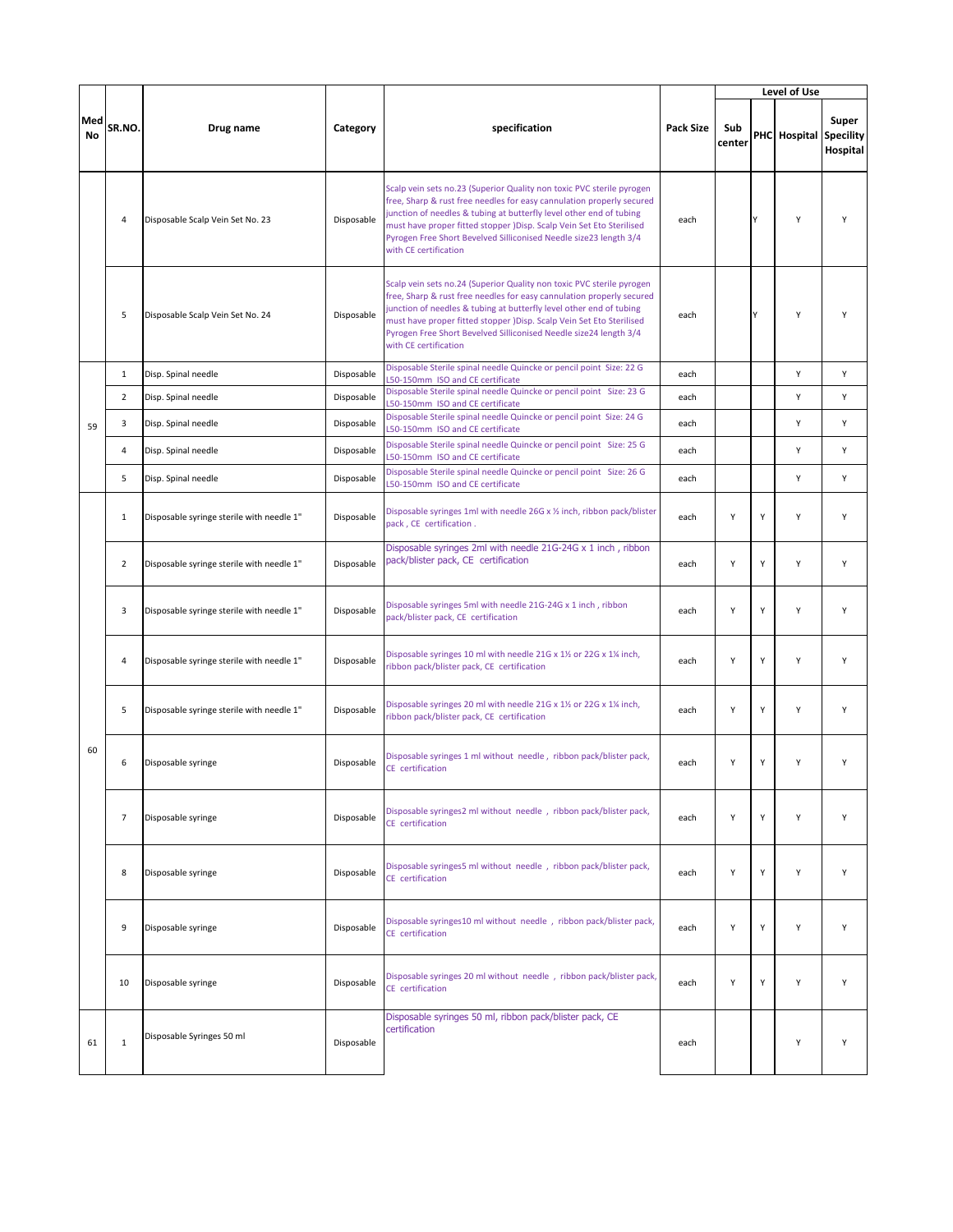|           |                |                                                                                                                       |            |                                                                                                                                                                                                                                                                                                                                                                                                                                                                                                                                                                          |            |               |   | Level of Use           |                   |
|-----------|----------------|-----------------------------------------------------------------------------------------------------------------------|------------|--------------------------------------------------------------------------------------------------------------------------------------------------------------------------------------------------------------------------------------------------------------------------------------------------------------------------------------------------------------------------------------------------------------------------------------------------------------------------------------------------------------------------------------------------------------------------|------------|---------------|---|------------------------|-------------------|
| Med<br>No | SR.NO.         | Drug name                                                                                                             | Category   | specification                                                                                                                                                                                                                                                                                                                                                                                                                                                                                                                                                            | Pack Size  | Sub<br>center |   | PHC Hospital Specility | Super<br>Hospital |
| 62        | $\mathbf{1}$   | Disposable Insulin Syringes: 40 Unit. With<br>Needle. Sterillised Non-Toxic. Unit 100 with<br><b>CE Certification</b> | Disposable | Disposable Insulin Syringe with 30Gx8mm, with integrated needle,<br>Individually<br>packed marked 40 IU/ml 1 ml/Disp.Insulin Syringes With Needle,,<br>ribbon pack/ blister pack Sterilised Non-Toxic Unit 40 with CE<br>Certification                                                                                                                                                                                                                                                                                                                                   | each       |               |   | Υ                      | Υ                 |
| 63        | $\mathbf{1}$   | ECG Electrodes(Adult and Child)                                                                                       | Disposable | Low impedance Solid Gel providing excellent performance<br>and easy clean up<br>Silver/Silver Chloride (Ag/AgCl) coated sensors<br>Stainless Steel industry standard snaps<br>Latex Free, Hypoallergenic medical grade foam<br>Private label packaging                                                                                                                                                                                                                                                                                                                   | each       |               |   | Υ                      | Υ                 |
| 64        | $\mathbf{1}$   | Endotracheal Tube with Cuff                                                                                           | Disposable | Endotracheal tube Cuff - PVC & Rubber<br>2.5, 3, 3.5, 4, 4.5, 5, 5.5, 6, 6.5, 7, 7.5, 8, 8.5, 9, 9.5, 10, 10.5, 11                                                                                                                                                                                                                                                                                                                                                                                                                                                       | each       |               | Ý | Υ                      | Υ                 |
|           | $\overline{2}$ | Endotracheal Tube, plain                                                                                              | Disposable | Endotracheal tube Plain - Pvc & Rubber Sizes<br>2.5, 3, 3.5, 4, 4.5, 5, 5.5, 6, 6.5, 7, 7.5, 8, 8.5, 9, 9.5, 10, 10.5, 11                                                                                                                                                                                                                                                                                                                                                                                                                                                | each       |               |   | Υ                      | Υ                 |
| 65        | 1              | Intracostal drainage Catheter                                                                                         | Disposable | Intracostal drainage Catheter - size 16,20,24,28,32,36 Kink-resistant<br>smooth finish PVC, Streamline, Radio-opaque line<br>Large smooth finish drainage eyes<br>2cm graduations, Choice of either Straight or Angled Supplied with<br>size-specific large bore and tapered connector<br>Specific pediatric connectors                                                                                                                                                                                                                                                  | each       |               |   | Y                      | Υ                 |
| 66        | $\mathbf{1}$   | Disposable cap                                                                                                        | Disposable | Disposable Cap is made from spun bond polymer non-woven fabric,<br>Thikness 15-40 Gsm Color: Blue/White/Green<br>Size: 21"/free size                                                                                                                                                                                                                                                                                                                                                                                                                                     | Pkt of 100 | Υ             | Υ | Y                      | Υ                 |
| 67        | 1              | Disposable delivery kit                                                                                               | Disposable | Disposable delivery kit - . High quality<br>•Sterilized<br>Specifications:<br>For Doctors Use<br>Disposable Head Cap. X 1<br>Disposable Face Mask with Filter X 1<br>Disposable P.V.C. Apron full length X 1<br>Disposable Shoe Cover X 2<br>For Patient Use<br>Disposable PVC Drapes for Delivery Table-Length upto bucket<br>(W80cm x L140cm) X 1<br>Disposable Delivery Sheet with Hole (100cm x 100cm) X 1<br>Disposable Cord Clamp X 1<br>Disposable Hole Towel for Episiotomy suturing (1 mtrx) X 1<br>For Newborn Baby<br>Disposable Wrapper for newborn Baby X 1 | Each       | Υ             | Υ | Y                      |                   |
| 68        | $1\,$          | <b>Blood Transfusion Set</b>                                                                                          | Disposable | B T Set (Blood Transfusion set) /Blood Admin. Set Disp. Sterilised By<br>ETO As Per Drugs & Cosmetic Act 1940, I.SI & CE certification<br>Tube Length: 1500 mm - O.D. 4.2mm x I.D. 3.0mm<br>Needle: 18G x 1.1/5" for smoother flow.<br>Blood drop size of 20 drops/ml (D.W.)<br>Chamber filter: 200 x 4sq.cm                                                                                                                                                                                                                                                             | Each       |               |   | Y                      | Y                 |
|           | $\mathbf{1}$   | Disposable Needle No. 21                                                                                              | Disposable | Disposable Sterile Needle no. 21 1" to 1.5 " Disp.Sterilised<br>Needles In Blister Pack / Riboon Pack Siliconised Sizes 21<br>G with CE certification                                                                                                                                                                                                                                                                                                                                                                                                                    | Each       |               | Υ | Y                      | Y                 |
|           | $\overline{2}$ | Disposable Needle No. 22                                                                                              | Disposable | Disposable Sterile Needle no. 22 1" to 1.5 " Disp.Sterilised<br>Needles In Blister Pack / Riboon Pack Siliconised Sizes 22<br>G with CE certification                                                                                                                                                                                                                                                                                                                                                                                                                    | Each       |               | Υ | Υ                      | Υ                 |
| 69        | 3              | Disposable Needle No. 23                                                                                              | Disposable | Disposable Sterile Needle no. 23 1" to 1.5 " Disp.Sterilised<br>Needles In Blister Pack / Riboon Pack Siliconised Sizes 23<br>G with CE certification                                                                                                                                                                                                                                                                                                                                                                                                                    | Each       | Υ             | Υ | Υ                      | Υ                 |
|           | 4              | Disposable Needle No. 24                                                                                              | Disposable | Disposable Sterile Needle no. 24 1" to 1.5 " Disp.Sterilised<br>Needles In Blister Pack / Riboon Pack Siliconised Sizes 24<br>G with CE certification                                                                                                                                                                                                                                                                                                                                                                                                                    | Each       | Υ             | Υ | Υ                      | Y                 |
|           | 5              | Disposable Needle No.25                                                                                               | Disposable | Disposable Sterile Needle no. 25 1" to 1.5 " Disp.Sterilised<br>Needles In Blister Pack / Riboon Pack Siliconised Sizes 25<br>G with CE certification                                                                                                                                                                                                                                                                                                                                                                                                                    | Each       |               |   | Υ                      | Υ                 |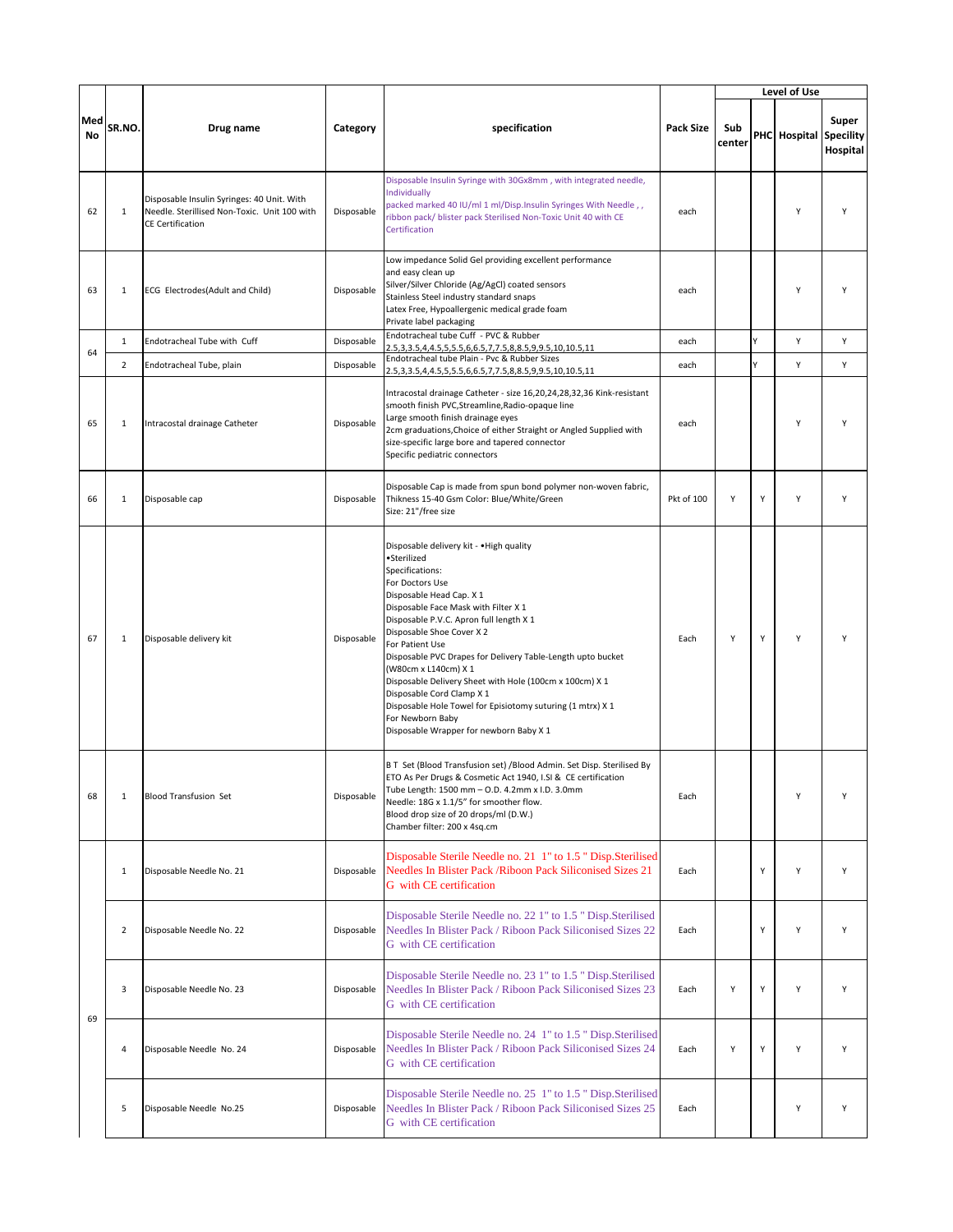|           |                |                                                                                                              |                |                                                                                                                                                                                                                      | Level of Use                |               |   |              |                                       |
|-----------|----------------|--------------------------------------------------------------------------------------------------------------|----------------|----------------------------------------------------------------------------------------------------------------------------------------------------------------------------------------------------------------------|-----------------------------|---------------|---|--------------|---------------------------------------|
| Med<br>No | SR.NO.         | Drug name                                                                                                    | Category       | specification                                                                                                                                                                                                        | <b>Pack Size</b>            | Sub<br>center |   | PHC Hospital | Super<br><b>Specility</b><br>Hospital |
|           | 6              | Disposable Needle No. 26                                                                                     | Disposable     | Disposable Sterile Needle no. 26 1" to 1.5 " Disp. Sterilised<br>Needles In Blister Pack / Riboon Pack Siliconised Sizes 26<br>G with CE certification                                                               | Each                        |               |   | Y            | Y                                     |
| 70        | $\mathbf{1}$   | Disposable Plastic gloves                                                                                    | Disposable     | Disposable plastic gloves individually packedMedical Grade Virgin<br>P.V.C. / H.M.H.D. DOTTED Excellent Grip<br>Length: Free Size 11 1/2" / 29.21 cm / 292.100mm<br>Type: Non Sterile / 50 pcs / 100 pcs Pack        | Each                        | Υ             | Υ | Υ            | Υ                                     |
|           |                | 1.1 Absorbable Surgical Suture (Sterile Catgut) BP/ USP, Round body Needled Suture                           |                |                                                                                                                                                                                                                      |                             |               |   |              |                                       |
|           | $\mathbf{1}$   | Chromic Catgut                                                                                               | Sutures        | Chromic Catgut with needle 3/8 circle Round Body 40mm. Size 1<br>Length 76 cm                                                                                                                                        | Box of 12<br>foils          |               | Y | Υ            | Y                                     |
|           | $\overline{2}$ | Chromic Catgut                                                                                               | Sutures        | Chromic Catgut with needle 3/8 circle Round Body 40mm. Size 1/0<br>Length 76 cm                                                                                                                                      | Box of 12<br>foils          |               | Y | Y            | Υ                                     |
|           | 3              | Chromic Catgut                                                                                               | Sutures        | Chromic Catgut with needle 3/8circle Round Body Heavy needle                                                                                                                                                         | Box of 12                   |               |   | Υ            | Υ                                     |
| 71        | 4              | Chromic Catgut                                                                                               | Sutures        | 40mm. Size 1/0 Length 100 cm<br>Chromic Catgut with needle 3/8 Circle Round body 30mm. Size<br>2-0, 76cm                                                                                                             | foils<br>Box of 12<br>foils |               |   | Y            | Y                                     |
|           | 5              | Chromic Catgut                                                                                               | Sutures        | Chromic Catgut with needle 1/2 circle Round Body 45 mm. Size 2<br>Length 76 cm Heavy                                                                                                                                 | Box of 12<br>foils          |               |   |              |                                       |
|           | 6              | Chromic Catgut                                                                                               | Sutures        | Chromic Catgut with needle 1/2 Circle Round body 20mm. Size<br>3-0, 76cm                                                                                                                                             | Box of 12<br>foils          |               |   | Υ            | Υ                                     |
|           |                | Absorbable Surgical Suture USP (Synthetic) Polyglactin / Polyglycolic Acid Round body Needled Suture         |                | Synthetic Polyglycolic Acid with Needle % circle Round Body 40mm.                                                                                                                                                    |                             |               |   |              |                                       |
|           | $\mathbf{1}$   | <b>Absorable Surgical suture</b>                                                                             | <b>Sutures</b> | Size 1, Length 90 cm                                                                                                                                                                                                 | Box of 12<br>foils          |               |   | Υ            | Υ                                     |
|           | $\overline{2}$ | Absorable Surgical suture                                                                                    | Sutures        | Synthetic Polyglycolic Acid with Needle 1/2 circle Round Body<br>40mm.<br>Size 1/0, Length 90 cm                                                                                                                     | Box of 12<br>foils          |               |   | Υ            | Y                                     |
|           | 3              | Absorable Surgical suture                                                                                    | Sutures        | Synthetic Polyglycolic Acid with Needle 1/2 circle Round Body 30mm.<br>Size 2, Length 90 cm                                                                                                                          | Box of 12<br>foils          |               |   | Υ            | Y                                     |
|           | $\overline{a}$ | Absorable Surgical suture                                                                                    | Sutures        | Synthetic Polyglycolic Acid with Needle 1/2 circle Round Body 30mm.<br>Size 2/0, Length 90 cm                                                                                                                        | Box of 12<br>foils          |               |   | Υ            | Υ                                     |
|           | 5              | Absorable Surgical suture                                                                                    | Sutures        | Synthetic Polyglycolic Acid with Needle 1/2 Circle Round Body<br>20 mm Size 3-0 Length 76 cm.                                                                                                                        | Box of 12<br>foils          |               |   | Y            | Υ                                     |
| 72        | 6              | <b>Absorable Surgical suture</b>                                                                             | <b>Sutures</b> | Synthetic Polyglactin Acid with Needle 1/2 circle Round Body 40 mm.<br>Size 1, Length 90 cm                                                                                                                          | Box of 12<br>foils          |               |   | Υ            | Υ                                     |
|           | $\overline{7}$ | Absorable Surgical suture                                                                                    | Sutures        | Synthetic Polyglactin Acid with Needle 1/2 circle Round Body<br>40mm.                                                                                                                                                | Box of 12                   |               |   | Υ            | Υ                                     |
|           | 8              | Absorable Surgical suture                                                                                    | Sutures        | Size 1/0, Length 90 cm<br>Synthetic Polyglactin Acid with Needle 1/2 circle Round Body 30mm.                                                                                                                         | foils<br>Box of 12<br>foils |               |   | Υ            | Υ                                     |
|           | 9              | Absorable Surgical suture                                                                                    | Sutures        | Size 2, Length 90 cm<br>Synthetic Polyglactin Acid with Needle 1/2 circle Round Body 30mm.<br>Size 2/0, Length 90 cm                                                                                                 | Box of 12<br>foils          |               |   | Υ            | Υ                                     |
|           | 10             | Absorable Surgical suture                                                                                    | Sutures        | Synthetic Polyglactin with Needle 1/2 circle Round Body 40mm. Size<br>3/0, Length 76 cm                                                                                                                              | Box of 12<br>foils          |               |   | Υ            | Υ                                     |
|           |                | Absorbable Antibacterial Surgical Suture USP (Synthetic) Polyglactin / Polyglycolic Acid Suture              |                |                                                                                                                                                                                                                      |                             |               |   |              |                                       |
|           | 1              | Absorable Antibacterial Surgical suture                                                                      | <b>Sutures</b> | Absorbable Surgical Suture U.S.P. (Synthetic) Antibacterial Coated<br>sterilised needled suture (Braided coated Polyglycolic Acid violet) 1/2<br>Circle CT round bodied<br>40mm, GS needle, suture length 90 cm, 1   | Box of 12<br>foils          |               |   | Y            | Υ                                     |
|           | $\overline{2}$ | Absorable Antibacterial Surgical suture                                                                      | Sutures        | Absorbable Surgical Suture U.S.P. (Synthetic) Antibacterial Coated<br>sterilised needled suture (Braided coated<br>Polyglycolic Acid violet) 1/2 Circle CT round bodied 40mm, GS needle,<br>suture length 90 cm, 1-0 | Box of 12<br>foils          |               |   | Υ            | Υ                                     |
|           | 3              | Absorable Antibacterial Surgical suture                                                                      | Sutures        | Absorbable Surgical Suture U.S.P. (Synthetic) Antibacterial Coated<br>sterilised needled suture (Polyglycolic Acid violet)1/2 circle round<br>bodied 30mm, suture length 90 cm,2-0                                   | Box of 12<br>foils          |               |   | Υ            | Υ                                     |
|           | 4              | Absorable Antibacterial Surgical suture                                                                      | Sutures        | Absorbable Surgical Suture U.S.P. (Synthetic) Antibacterial with<br>Antibacterial Coated sterilised needled suture<br>(Polyglycolic Acid violet)1/2 circle Reverse Cutting,OS<br>40mm, suture length 90 cm .1        | Box of 12<br>foils          |               |   | Υ            | Υ                                     |
| 73        | 5              | Absorable Antibacterial Surgical suture                                                                      | <b>Sutures</b> | Absorbable Surgical Suture U.S.P. (Synthetic)<br>Antibacterial Coated sterilised needled suture<br>(Braided coated Polyglactin) 1/2 Circle CT round bodied<br>40mm, GS needle, suture length 90 cm, 1                | Box of 12<br>foils          |               |   | Υ            | Υ                                     |
|           | 6              | Absorable Antibacterial Surgical suture                                                                      | Sutures        | Absorbable Surgical Suture U.S.P. (Synthetic) Antibacterial Coated<br>sterilised needled suture (Braided coated Polyglactin) 1/2 Circle CT<br>round bodied 40mm, GS needle, suture length 90 cm, 1-0                 | Box of 12<br>foils          |               |   | Υ            | Υ                                     |
|           | $\overline{7}$ | Absorable Antibacterial Surgical suture                                                                      | Sutures        | Absorbable Surgical Suture U.S.P. (Synthetic) Antibacterial Coated<br>sterilised needled suture (Braided coated Polyglactin) 1/2 circle round<br>bodied 30mm, suture length 90 cm,2-0                                | Box of 12<br>foils          |               |   | Υ            | Υ                                     |
|           | 8              | Absorable Antibacterial Surgical suture                                                                      | Sutures        | Absorbable Surgical Suture U.S.P. (Synthetic) Antibacterial with<br>Antibacterial Coated sterilised needled suture<br>(Braided coated Polyglactin )1/2 circle Reverse Cutting, OS<br>40mm, suture length 90 cm,1     | Box of 12<br>foils          |               |   | Υ            | Υ                                     |
|           |                | NON ABSORBABLE SURGICAL SUTURE - STERILISED SURGICAL NEEDLED SUTURE<br><b>Black braided silk with needle</b> |                |                                                                                                                                                                                                                      |                             |               |   |              |                                       |
| 74        | $\mathbf{1}$   | <b>Black braided silk</b>                                                                                    | Sutures        | black braided silk 2-0 with Needle (B.B. Silk with Needle 1/2<br>Circle Round Body 26 mm Size 2-0, Length 76cm.                                                                                                      | Box of 12<br>foils          |               |   | Υ            | Υ                                     |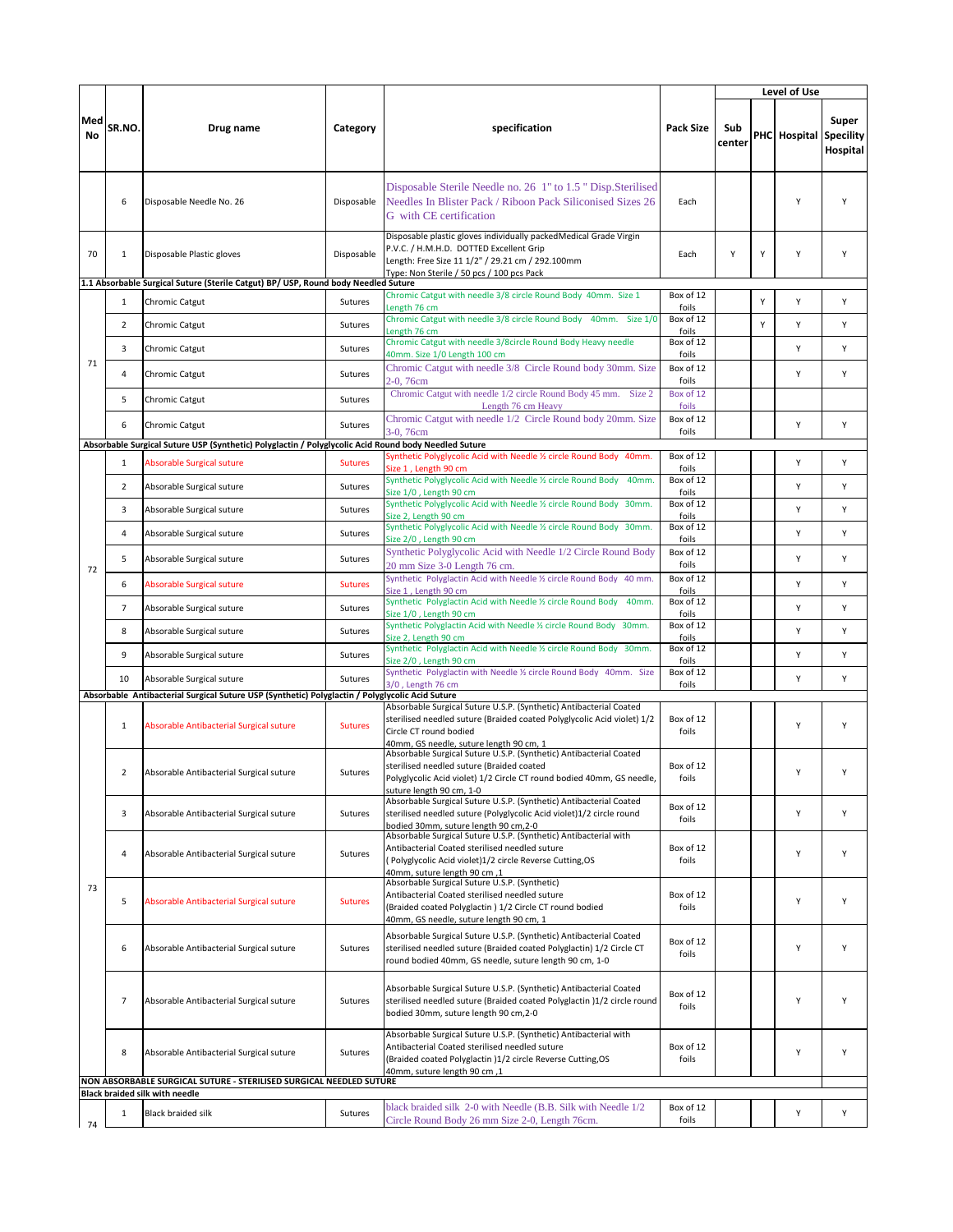|                  |                                |                                                                                                                                     |                        |                                                                                                                                                                                                                                                                                                                                                                                                                 |                    | Level of Use  |   |                               |                   |
|------------------|--------------------------------|-------------------------------------------------------------------------------------------------------------------------------------|------------------------|-----------------------------------------------------------------------------------------------------------------------------------------------------------------------------------------------------------------------------------------------------------------------------------------------------------------------------------------------------------------------------------------------------------------|--------------------|---------------|---|-------------------------------|-------------------|
| Med<br><b>No</b> | SR.NO.                         | Drug name                                                                                                                           | Category               | specification                                                                                                                                                                                                                                                                                                                                                                                                   | <b>Pack Size</b>   | Sub<br>center |   | <b>PHC</b> Hospital Specility | Super<br>Hospital |
|                  | $\overline{2}$                 | <b>Black braided silk</b>                                                                                                           | Sutures                | black braided silk 3-0 with Needle (Black Braided Silk with Needle 1/2<br>circle Round Body 20 mm size 3-0, Length 76 cm                                                                                                                                                                                                                                                                                        | Box of 12          |               |   | Υ                             | Υ                 |
|                  |                                | Monofilament nonabsorbable polymers on cutting needle(Nylon)                                                                        |                        |                                                                                                                                                                                                                                                                                                                                                                                                                 | foils              |               |   |                               |                   |
|                  | $\mathbf{1}$                   | Nylon Monofilament nonabsorbable<br>polymers                                                                                        | Sutures                | Nylon Monofilament nonabsorbable polymers with Needle 1/2 circle<br>Round body Heavy Needle (Loop Suture) 50 mm Size 1 Length 150<br>cm <sub>2</sub>                                                                                                                                                                                                                                                            | Box of 12<br>foils |               |   | Υ                             | Υ                 |
|                  | $\overline{2}$                 | Nylon Monofilament nonabsorbable<br>polymers                                                                                        | Sutures                | Nylon Monofilament nonabsorbable polymers with Needle 1/2<br>circle Round body Heavy Needle (Loop Suture) 40 mm Size 1/0<br>Length 150 cm                                                                                                                                                                                                                                                                       | Box of 12<br>foils |               | Υ | Υ                             | Υ                 |
| 75               | 3                              | Nylon Monofilament nonabsorbable<br>polymers                                                                                        | Sutures                | Nylon Monofilament nonabsorbable Polymers with Needle 1/2<br>circle Needle reverse cutting 50mm Size 2-0 lenth 76 cm                                                                                                                                                                                                                                                                                            | Box of 12<br>foils |               | Υ | Υ                             | Υ                 |
|                  | $\overline{4}$                 | Nylon Monofilament nonabsorbable<br>polymers                                                                                        | Sutures                | Nylon Monofilament Polymide 3/8 Circle cutting needle 30 mm<br>70cm. Size 3-0                                                                                                                                                                                                                                                                                                                                   | Box of 12<br>foils |               | Υ | Υ                             | Υ                 |
|                  | 5                              | Nylon Monofilament nonabsorbable<br>polymers                                                                                        | Sutures                | Nylon Monofilament Polymide 3/8 Circle precise cutting needle 19<br>mm 70cm. Size 4-0                                                                                                                                                                                                                                                                                                                           | Box of 12<br>foils |               | Υ | Υ                             | Υ                 |
|                  |                                | Monofilament Polypropylene on Roun body                                                                                             |                        |                                                                                                                                                                                                                                                                                                                                                                                                                 |                    |               |   |                               |                   |
|                  | $\mathbf{1}$                   | Polypropelene Synthetic Monofilament                                                                                                | Sutures                | Polypropylene Suture 1/2 circle Round Body. Heavy (Loop Suture)<br>40mm. Size 1 Length 150 cm                                                                                                                                                                                                                                                                                                                   | Box of 12<br>foils |               |   | Y                             | Y                 |
|                  | $\overline{2}$                 | Polypropelene Synthetic Monofilament                                                                                                | Sutures                | Polypropylene Suture% circle Round Body 30mm. Size 1/0, Length<br>90 cm                                                                                                                                                                                                                                                                                                                                         | Box of 12<br>foils |               |   | Υ                             | Υ                 |
| 76               | 3                              | Polypropelene Synthetic Monofilament                                                                                                | Sutures                | Polypropylene suture 3/8 Circle cutting needle 30 mm 70cm.<br>Size $2-0$                                                                                                                                                                                                                                                                                                                                        | Box of 12<br>foils |               |   | Y                             | Υ                 |
|                  | 4                              | Polypropelene Synthetic Monofilament                                                                                                | Sutures                | Polypropylene Suture 1/2 Circle Round Body 25mm Size 3-0,<br>Length 70cm.                                                                                                                                                                                                                                                                                                                                       | Box of 12<br>foils |               |   | Υ                             | Υ                 |
|                  | 5                              | Polypropelene Synthetic Monofilament                                                                                                | Sutures                | Polypropylene Suture 1/2 Circle Round Body 16mm Size 4-0,<br>Length 70cm.                                                                                                                                                                                                                                                                                                                                       | Box of 12<br>foils |               |   | Y                             | Υ                 |
| 77               | $\mathbf{1}$                   | Nonabsorable microsuture monofilament<br>nylon 10-0, corneo scleral 3/8 circle<br>microspatulated 6mm double needle. Length<br>38cm | Sutures                | Sutures (10-0) (Box of 12 Each) SU - NA 050 { Non Absorble<br>microsuture monifilament Nylone CSU 3/8 circle microspatulated<br>(Double Needle) 6mm, Size 10/0 Length 38 cm}                                                                                                                                                                                                                                    | Box of 12<br>foils |               |   | Y                             | Y                 |
|                  | $\mathbf{1}$                   | Suture Needle Curved 1/2 Circle Round Body                                                                                          | Sutures                | Surgical Needle(Suture Needles)Curved<br>Round Bodied Different Sizes 6 To 10, 6 To 10 IS certification 6 No. in<br>One Pkt                                                                                                                                                                                                                                                                                     | Box of 12<br>foils |               | Y | Y                             | Υ                 |
| 78               | $\overline{2}$                 | Suture Needle Curved and Cutting 1/2 Circle                                                                                         | Sutures                | Surgical Needles(Suture Needles)Curved<br>Cutting Needle Different Sizes 6 To 10 Surgical Needles(Suture<br>Needles)Curved<br>Cutting Needle Different Sizes 6 To 10 IS certofication 6 No. in One<br>Pkt                                                                                                                                                                                                       | Box of 12<br>foils |               | Υ | Y                             | Υ                 |
|                  | 3                              | Suturing needles Straight                                                                                                           | Sutures                | Surgical Needle(Suture Needles) Straight Cutting Needles Different<br>sizes 6 to 10 6 to 10, IS Certification 6 No. in One Pkt                                                                                                                                                                                                                                                                                  | Box of 12<br>foils |               | Υ | Y                             | Υ                 |
| 79               | 1                              | Replanisher 5 Itr jar                                                                                                               | Radiology              | An aqueous photographic silver halide developer/replenisher solution<br>particularly useful in low throughput machine processing of exposed<br>X-ray silver halide film contains 1-phenyl-3-pyrazolidone,<br>hydroquinone, bromide ion, organic antifoggant and film speed<br>restrainer and is buffered with an alkaline material to a pH of 10 ±<br>0.3, replenisher having a lower pH than developer.- 5 Ltr | Jar of 5 ltr       |               |   | Y                             | Y                 |
| 80               | $\mathbf{1}$                   | <b>Mamography Films</b>                                                                                                             | Radiology              | Provides a 100-speed system with Min-R screens and a 150-speed<br>system with Min-R 2000 screens Min-RS 18 x24 cm Mammography<br>film & Min-RS 24x30 cm Mammography Film                                                                                                                                                                                                                                        | Pkt of 100<br>film |               |   | Υ                             | Υ                 |
| 81               | 1                              | X-ray Developer                                                                                                                     | Radiology              | X-ray devloper powder to make solution of 13.5 Ltr                                                                                                                                                                                                                                                                                                                                                              | Pkt                |               |   | Υ                             | Υ                 |
|                  | $\overline{2}$                 | X-ray Developer                                                                                                                     | Radiology              | X-ray devloper powder to make solution of 22.5 Ltr                                                                                                                                                                                                                                                                                                                                                              | Pkt                |               |   | Υ                             | Υ                 |
| 82               | $\mathbf{1}$<br>$\overline{2}$ | X-ray fixer22.5 ltr, 13.5 ltr<br>X-ray fixer22.5 ltr, 13.5 ltr                                                                      | Radiology<br>Radiology | X-ray fixer powder to make solution of 13.5 Ltr<br>X-ray fixer powder to make solution of 22.5 Ltr                                                                                                                                                                                                                                                                                                              | Pkt<br>Pkt         |               |   | Υ<br>Υ                        | Υ<br>Y            |
|                  |                                |                                                                                                                                     |                        |                                                                                                                                                                                                                                                                                                                                                                                                                 |                    |               |   |                               |                   |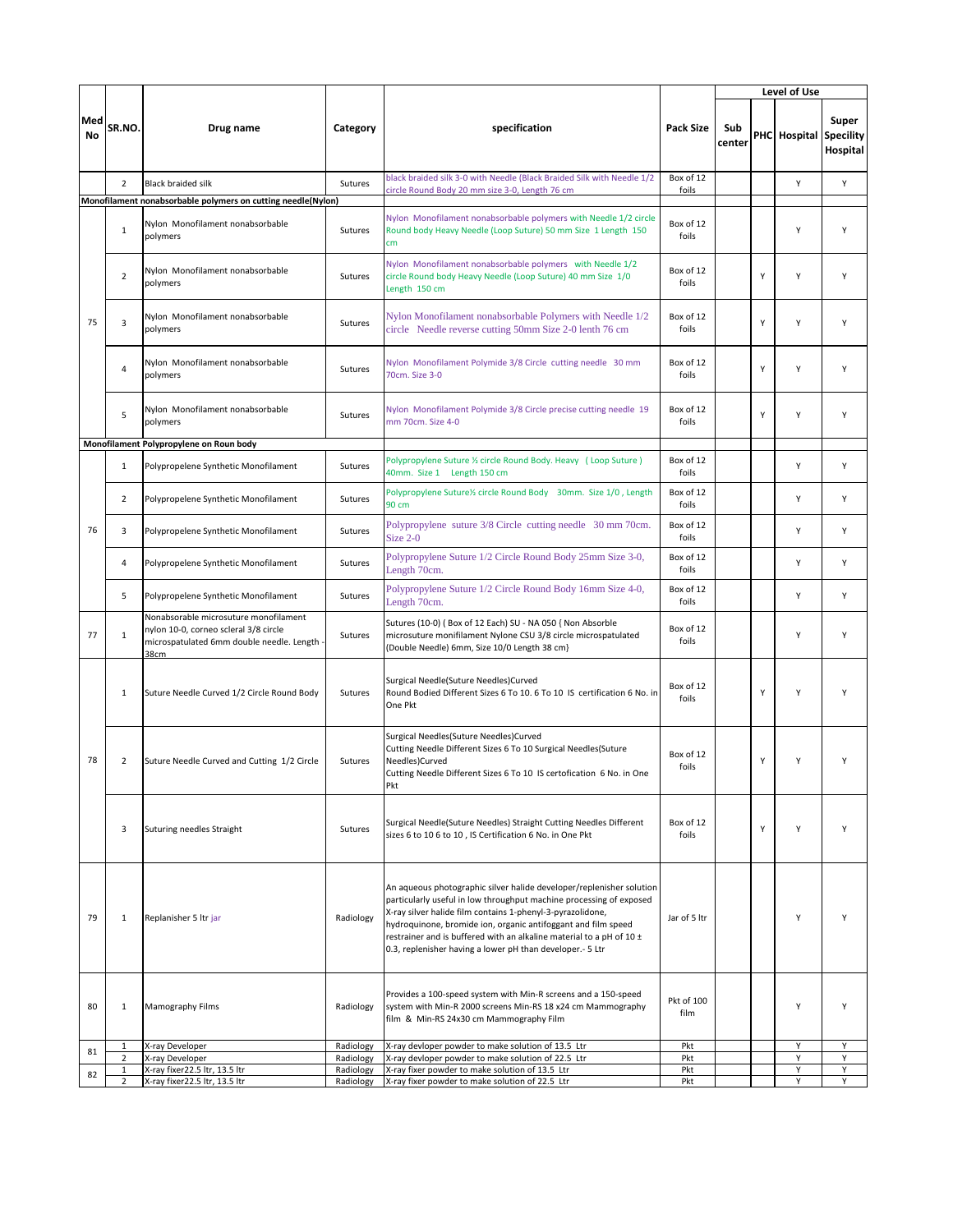|                  |                |                                                                                                                                                                                                                                         |           |                                                                                                                                                                                                                                                                                                                                                                                     |                        |               |  | Level of Use           |                   |  |
|------------------|----------------|-----------------------------------------------------------------------------------------------------------------------------------------------------------------------------------------------------------------------------------------|-----------|-------------------------------------------------------------------------------------------------------------------------------------------------------------------------------------------------------------------------------------------------------------------------------------------------------------------------------------------------------------------------------------|------------------------|---------------|--|------------------------|-------------------|--|
| Med<br><b>No</b> | SR.NO.         | Drug name                                                                                                                                                                                                                               | Category  | specification                                                                                                                                                                                                                                                                                                                                                                       | <b>Pack Size</b>       | Sub<br>center |  | PHC Hospital Specility | Super<br>Hospital |  |
|                  | $\mathbf{1}$   | X-ray films Green base                                                                                                                                                                                                                  | Radiology | X-Ray films 6.5 x 8.5 Green Sensitive Polyester base round corner X-<br>ray film Green sensitive Blue base with base fog less than or equal to<br>0.23 & Dmax not less than 3.10 interleaved The density values should<br>be met at developer temperature 32 to 35 degree = 6.5 x 8.5                                                                                               | Pkt of 100<br>film     |               |  | Υ                      | Y                 |  |
|                  | $\overline{2}$ | X-ray films Green base                                                                                                                                                                                                                  | Radiology | X-Ray films 8x10 Green Sensitive Polyester base round corner X-ray<br>film Green sensitive Blue base with base fog less than or equal to 0.23<br>& Dmax not less than 3.10 interleaved The density values should be<br>met at developer temperature 32 to 35 degree = 8 x 10                                                                                                        | Pkt of 100<br>film     |               |  | Υ                      | Υ                 |  |
|                  | 3              | X-ray films Green base                                                                                                                                                                                                                  | Radiology | X-Ray films 10x12 Green Sensitive Polyester base round corner X-ray<br>film Green sensitive Blue base with base fog less than or equal to 0.23<br>& Dmax not less than 3.10 interleaved The density values should be<br>met at developer temperature 32 to 35 degree = 10 x 12                                                                                                      | Pkt of 100<br>film     |               |  | Y                      | Υ                 |  |
| 83               | $\overline{4}$ | X-ray films Green base                                                                                                                                                                                                                  | Radiology | X-Ray films 12x15 Green Sensitive Polyester base round corner X-<br>ray film Green sensitive Blue base with base fog less than or equal to<br>0.23 & Dmax not less than 3.10 interleaved The density values should<br>be met at developer temperature 32 to 35 degree = 12 x 15                                                                                                     | Pkt of 100<br>film     |               |  | Y                      | Y                 |  |
|                  | 5              | X-ray films Blue Base                                                                                                                                                                                                                   | Radiology | X-Ray films 6.5 x 8.5 Blue Sensitive Polyester base round corner X-<br>ray film Blue sensitive Blue base with base fog less than or equal to<br>0.23 & Dmax not less than 3.10 interleaved The density values should<br>be met at developer temperature 32 to 35 degree = 6.5 x 8.5                                                                                                 | Pkt of 100<br>film     |               |  | Υ                      | Y                 |  |
|                  | 6              | X-ray films Blue Base                                                                                                                                                                                                                   | Radiology | X-Ray films 8x10 Blue Sensitive Polyester base round corner X-ray<br>film Blue sensitive Blue base with base fog less than or equal to 0.23<br>& Dmax not less than 3.10 interleaved The density values should be<br>met at developer temperature 32 to 35 degree = 8 x 10                                                                                                          | Pkt of 100<br>film     |               |  | Υ                      | Y                 |  |
|                  | $\overline{7}$ | X-ray films Blue Base                                                                                                                                                                                                                   | Radiology | X-Ray films 10x12 Blue Sensitive Polyester base round corner X-ray<br>film Blue sensitive Blue base with base fog less than or equal to 0.23<br>& Dmax not less than 3.10 interleaved The density values should be<br>met at developer temperature 32 to 35 degree =<br>10 x 12                                                                                                     | Pkt of 100<br>film     |               |  | Υ                      | Y                 |  |
|                  | 8              | X-ray films Blue Base                                                                                                                                                                                                                   | Radiology | X-Ray films 12x15 Blue Sensitive Polyester base round corner X-ray<br>film Blue sensitive Blue base with base fog less than or equal to 0.23<br>& Dmax not less than 3.10 interleaved The density values should be<br>met at developer temperature 32 to 35 degree = 12 x 15                                                                                                        | Pkt of 100<br>film     |               |  | Υ                      | Y                 |  |
| 84               | $\mathbf 1$    | C.T, Scan Films 14 X 17(Depending on the<br>Camera)                                                                                                                                                                                     | Radiology | C.T, Scan Films. (Wet & Dry) C.T. Scan Films. (Wet & Dry)<br>(1) C T & M I R Films for Dry Camera Should have compatibility of<br>Films to available camera (14" x 17") Should be quoted separately for<br>each camera.<br>(2) CT & M I R Films for Wet Camera Should have compatibility of<br>Films to available camera (14" x 17") Should be quoted separately for<br>each camera |                        |               |  | Υ                      | Y                 |  |
| 85               | $\mathbf{1}$   | Dental X-ray films; IOPA xray film Pediatric,<br>adult; Occlusal Xray film                                                                                                                                                              | Radiology | Dental X-Ray films Dental X-ray Film Internal Peripheral (11/4" x 1<br>6/8") Packet of 150 films                                                                                                                                                                                                                                                                                    | Packet of<br>150 films |               |  | Υ                      | Υ                 |  |
| 86               | $\mathbf{1}$   | Sonography Jelly 250 gm                                                                                                                                                                                                                 | Radiology | All purpose sonography jelly<br>Contact jelly for ultra sonography - Bottle of 250 gm                                                                                                                                                                                                                                                                                               | each                   |               |  | Υ                      | Υ                 |  |
| 87               | $\mathbf{1}$   | ECG/EEG Gel                                                                                                                                                                                                                             | Radiology | <b>ECG Jelly Tube</b><br>Electrode contact paste suitable for ECG, EEG, ECT Jar of 200 gm                                                                                                                                                                                                                                                                                           | 200 gm                 |               |  | Υ                      | Υ                 |  |
| 88               | 1              | Acid concentrate can                                                                                                                                                                                                                    | Dialysis  | Acid concentrates for hemodialysis The electrolyte concentrations<br>shown below are related to the ready to use dialysis solution in<br>dilution:<br>1 liter of acid concentrate + 1,225 liter of bicarbonate concentrate<br>8,4% + 32,775 liters of purified water.                                                                                                               | 5 Ltr                  |               |  | Υ                      | Υ                 |  |
| 89               | $\mathbf{1}$   | Peritoneal dialysis solution IP 1L                                                                                                                                                                                                      | Dialysis  |                                                                                                                                                                                                                                                                                                                                                                                     | 1 Ltr                  |               |  | Υ                      | Υ                 |  |
| 90               | $\mathbf{1}$   | Concentrated Haemodialysis Fluid B.P.<br>Acetate concentrate in 10 Litre Cans. Each<br>1000ml After 1:34 dilutions should provide<br>Sodium chloride 135 to 140 meg/litre.<br>Sodium Acetate 35 - 38 meg./Litre. 10 Ltrs<br>plastic can | Dialysis  |                                                                                                                                                                                                                                                                                                                                                                                     |                        |               |  | Υ                      | Y                 |  |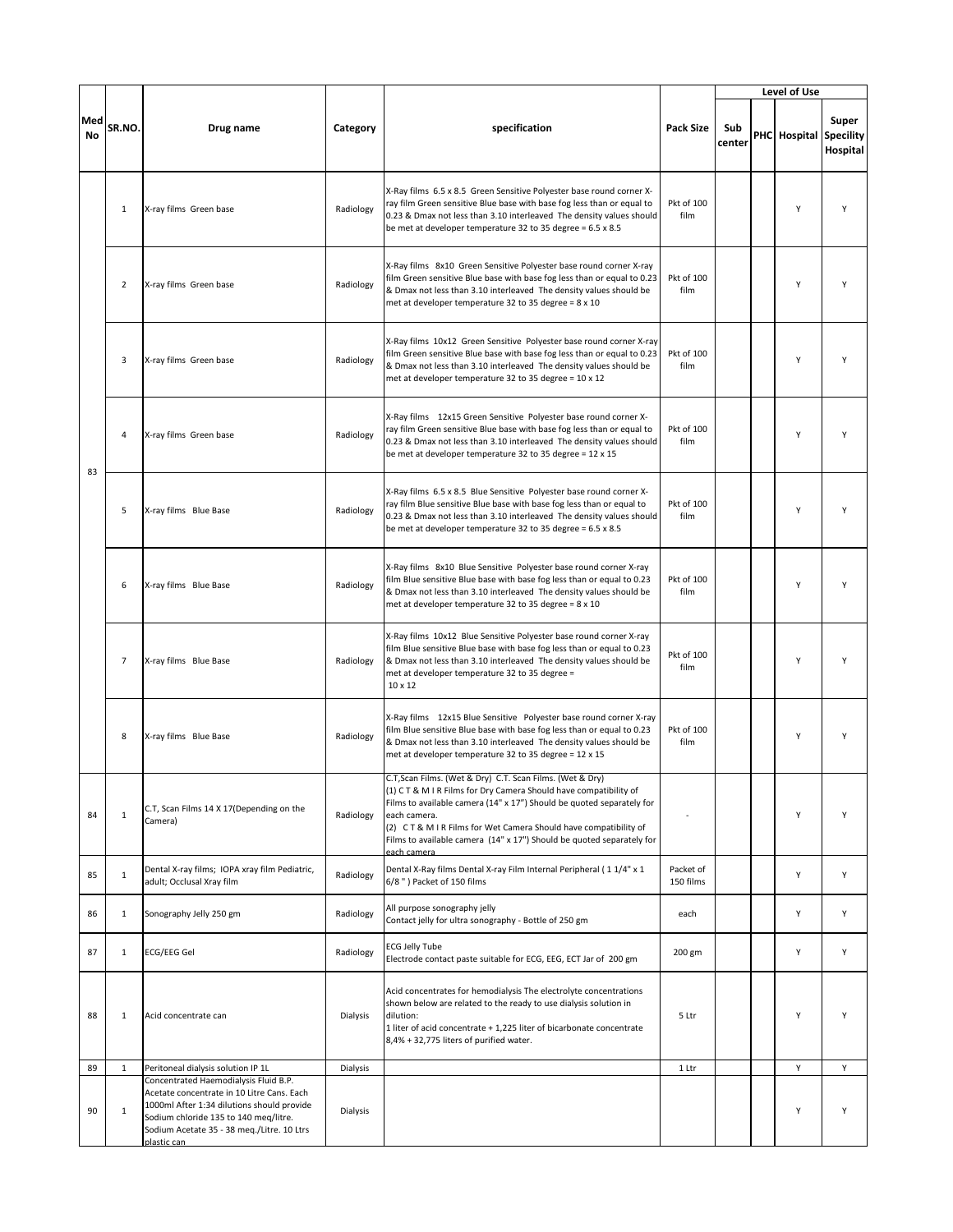|           |                |                                                                                                         |                      |                                                                                                                                                                                                                                                                                                                                   |                  |               |  | Level of Use           |                   |  |
|-----------|----------------|---------------------------------------------------------------------------------------------------------|----------------------|-----------------------------------------------------------------------------------------------------------------------------------------------------------------------------------------------------------------------------------------------------------------------------------------------------------------------------------|------------------|---------------|--|------------------------|-------------------|--|
| Med<br>No | SR.NO.         | Drug name                                                                                               | Category             | specification                                                                                                                                                                                                                                                                                                                     | <b>Pack Size</b> | Sub<br>center |  | PHC Hospital Specility | Super<br>Hospital |  |
| 91        | $\mathbf{1}$   | Bicarbonate powder                                                                                      | Dialysis             | <b>BICARBONATE HEMODIALYSIS</b><br>CONCENTRATE Pharmacopoeal grade, ISO, C E Cerfied Part A & B are<br>in powder form + Acetum (Acetic Acid) is in liquid form                                                                                                                                                                    | Packet           |               |  | Y                      | Y                 |  |
| 92        | 1              | Polysulfone Dialyser 1.3sq mtr size,<br>UF rate 5.5                                                     | Dialysis             |                                                                                                                                                                                                                                                                                                                                   | each             |               |  | Y                      | Υ                 |  |
| 93        | $\mathbf{1}$   | A.V.Fistula Needle Set - 16G x 1" BE 30cms<br>with individually siliconised needles                     | Dialysis             |                                                                                                                                                                                                                                                                                                                                   | each             |               |  | Y                      | Υ                 |  |
| 94        | $\mathbf{1}$   | Hemodialysis Tubing Set - AL-J008K/VL-J005C<br>(PRE-PUMP TYPE)                                          | Dialysis             |                                                                                                                                                                                                                                                                                                                                   | each             |               |  | Υ                      | Y                 |  |
| 95        | $\mathbf{1}$   | Transducer Protector individually packed and<br>sterile,                                                | Dialysis             |                                                                                                                                                                                                                                                                                                                                   | each             |               |  | Y                      | Υ                 |  |
| 96        | $\mathbf{1}$   | Dual Lumen Catheter Kit (Straight & Curved)<br>With Introducer Needle, Nitinol core Guide<br>Wire       | Dialysis             | 11.5Fr Dual Lumen Acute Dialysis Catheter, 19.5cm, Straight<br>Extensions, Kit<br>Catheter Length 19.5 cm<br>Catheter Style Straight Extension<br>Package Type Kit - 5 Each/ Carton<br>Description 19.5 cm, Straight Extensions                                                                                                   | each             |               |  | Υ                      | Υ                 |  |
|           | $\overline{2}$ | Dual Lumen Catheter Kit (Straight & Curved)<br>With Introducer Needle, Nitinol core Guide<br>Wire       | Dialysis             | 11.5Fr Dual Lumen Acute Dialysis Catheter, 13.5cm, Curved<br>Extensions, Catheter<br>Catheter Length 13.5 cm<br>Catheter Style Curved Extension<br>Package Type Catheter - 5 Each/ Carton<br>Description 13.5 cm, Curved Extensions                                                                                               | each             |               |  | Y                      | Υ                 |  |
|           | 3              | Dual Lumen Catheter Kit (Straight & Curved)<br>With Introducer Needle, Nitinol core Guide<br>Wire       | Dialysis             | 11.5Fr Dual Lumen Acute Dialysis Catheter, 16cm, Curved Extensions,<br>Catheter<br>Catheter Length 16 cm<br>Catheter Style Curved Extension<br>Package Type Catheter - 5 Each/ Carton<br>Description 16 cm, Curved Extensions ETC                                                                                                 | each             |               |  | Y                      |                   |  |
|           | 4              | Dual Lumen Catheter Kit (Straight & Curved)<br>With Introducer Needle, Nitinol core Guide<br>Wire       | Dialysis             | 11.5Fr Dual Lumen Acute Dialysis Catheter, 19.5cm, Curved<br>Extensions, PASS Tray Catheter Length 19.5 cm<br>o Catheter Style<br>Curved Extension<br>Package Type<br>PASS Tray - 1 Each/ Carton<br>o Description<br>19.5cm, Curved Extensions                                                                                    | each             |               |  | Y                      |                   |  |
|           | 5              | Dual Lumen Catheter Kit (Straight & Curved)<br>With Introducer Needle, Nitinol core Guide<br>Wire       | Surgical<br>Material | 11.5Fr Dual Lumen Acute Dialysis Catheter, 19.5cm, Curved<br>Extensions, PASS Trayo Catheter Length 24 cm Catheter Style<br>Curved Extension<br>Package Type PASS Tray - 1 Each/ Carton<br>Description 24cm, Curved Extensions                                                                                                    | each             |               |  | Y                      | Υ                 |  |
|           | 6              | Dual Lumen Catheter Kit (Straight & Curved)<br>With Introducer Needle, Nitinol core Guide<br>Wire       | Surgical<br>Material | 11.5Fr Dual Lumen Acute Dialysis Catheter, 13.5cm, Straight<br>Extensions, PASS Tray Catheter Length<br>13.5 cm Catheter Style<br>Straight Extension Package Type<br>PASS Tray - 1 Each/ Carton<br>Description<br>13.5cm, Straight Extensions                                                                                     | each             |               |  | Υ                      | Υ                 |  |
| 97        | $\mathbf{1}$   | Triple Lumen Catheter Kit (Straight & Curved)<br>12G With Introducer Needle, Nitinol core<br>Guide Wire | Dialysis             |                                                                                                                                                                                                                                                                                                                                   | each             |               |  | Υ                      | Υ                 |  |
| 98        | $\mathbf{1}$   | Disinfectant for dialysis machine: contains<br>Citric Acid, Lactic acid                                 | Dialysis             | Citric acid 1-hydrate, lactic acid, malic acid, adjuvants.<br>pH value 1.7 to 2.0<br>·dissolution of blood residues<br>• excellent removal of CaCO3<br>·disinfection and decalcification in one process<br>• active ingredients composed of natural substances<br>·biodegradable<br>·odourless<br>• free from colouring additives |                  |               |  | Υ                      | Υ                 |  |
| 99        | $\mathbf{1}$   | Black Goggles for Cata. Patients                                                                        | Opthamic<br>Surgical |                                                                                                                                                                                                                                                                                                                                   |                  |               |  | Υ                      | Υ                 |  |